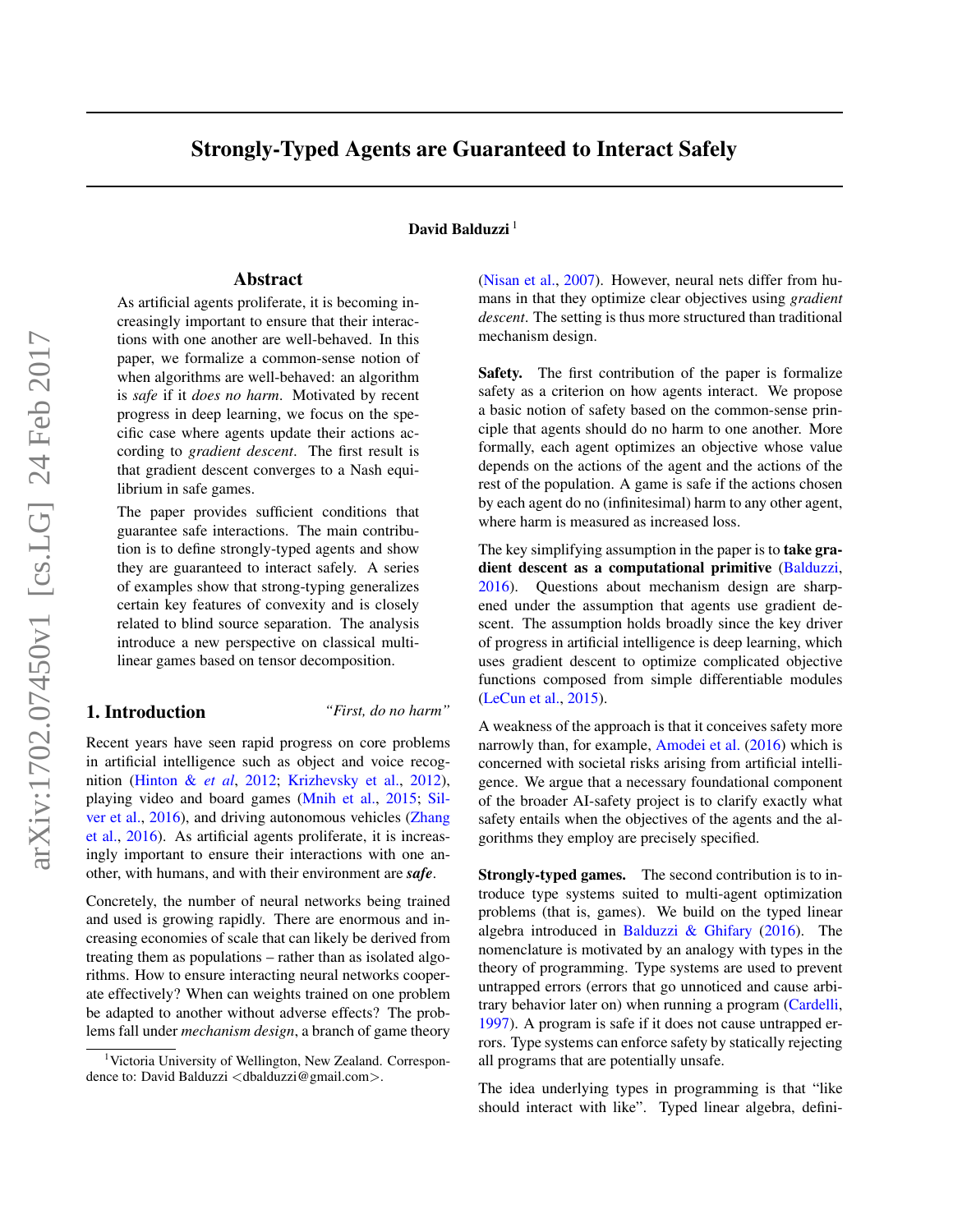tion 1, formalizes "like interacts with like" in the simplest possible way – by fixing an orthogonal basis. Section 2 introduces a wider class of games than in the literature and defines safety. Theorem 1 shows that gradient descent converges to a Nash equilibrium in safe games. Section 3 extracts the key ingredients required for safe gradients from two warmup examples. The ingredients are *simultaneous diagonalization*, i.e. the existence of a shared latent orthogonal basis, and *monotonic covariation*, i.e. that the derivatives of the objectives have the same sign in the latent coordinate system. The main result, theorem 2, is that *strongly-typed games* are guaranteed to be safe.

Implications. Safety and strong-typing generalize key properties of convexity. Convexity is of course the gold standard for well-behaved gradients. We uncover latent types and demonstrate safety of Newton's method, natural gradient and mirror descent; see sections 3.2, A1 and A2.

The main theme of sections 4 and 5 is *disentangling latent factors.* We show that strong-typing in quadratic games is closely related to blind source separation. Section 5 analyzes classical N-player games. The analysis yields a new perspective on classical games based on tensor-SVD that is closely related to independent component analysis.

Sections 6 and A5 switch to neural networks and analyze two biologically plausible variants of backpropagation (Balduzzi et al., 2015; Lillicrap et al., 2016). We show that the main results of the papers are to prove the respective algorithms are safe.

Scope and related work. This paper lays the foundations of safety in gradient-based optimization. Applications are deferred to future work.

The literature on safety is mostly focused on problems arising in reinforcement learning, for example ensuring agents avoid dangerous outcomes (Turchetta et al., 2016; Amodei et al., 2016; Berkenkamp et al., 2016). Gradients are typically not available in reinforcement learning problems. We study interactions between algorithms with clearly defined objectives that utilize gradient-based optimization, which gives a more technical perspective.

The idea of a population of neural networks solving multiple related tasks is developed in Fernando et al. (2017), which uses genetic algorithms to adapt components to new tasks. However, they repeatedly reinitialize components to undo the damage done by the genetic algorithm. Our work is intended, ultimately, to help design algorithms that detect and avoid damaging updates. A recent survey paper argues the brain optimizes a family of complementary loss functions (Marblestone et al., 2016) without considering how the complementarity of the loss functions could be checked or enforced.

The idea of investigating game-theoretic and mechanism design questions specific to certain classes of algorithms is introduced in Rakhlin & Sridharan (2013); Syrgkanis et al. (2015). The papers consider how convergence in games can be accelerated if the players use variants of mirror descent.

**Terminology.** If  $\alpha \geq 0$  then  $\alpha$  is *positive*; if  $\alpha > 0$  then it is *strictly* positive. A (not necessarily square) matrix D is diagonal if  $d_{ij} = 0$  for all  $i \neq j$  and similarly for tensors. Vectors are columns. The inner product is  $\langle v, w \rangle = v^{\mathsf{T}} w$ .

## 2. Safety

#### 2.1. Types and orthogonal projections

Let us recall some basic facts about orthogonal projections. Let  $(V, \langle \bullet, \bullet \rangle)$  be a vector space equipped with an inner product. An orthogonal projection is a linear transform  $\pi: V \to V$  that is

O1. idempotent,  $\pi^2 = \pi$ , and

O2. self-adjoint,  $\langle \pi \mathbf{v}, \mathbf{v}' \rangle = \langle \mathbf{v}, \pi \mathbf{v}' \rangle$  for any  $\mathbf{v}, \mathbf{v}' \in V$ .

**Lemma 1.** *Let* **P** *denote an*  $(n \times k)$ *-matrix with orthogonal columns*  $\mathbf{p}_1, \ldots, \mathbf{p}_k$ *. Then the*  $(n \times n)$ *-matrix*  $\mathbf{P}\mathbf{P}^T =$ *nal columns*  $\mathbf{p}_1, \ldots, \mathbf{p}_k$ . Then the  $(n \times n)$ -matrix  $\mathbf{P}\mathbf{P}^T = \sum_{i=1}^k \mathbf{p}_i \langle \mathbf{p}_i, \bullet \rangle = \sum_{i=1}^k \mathbf{p}_i \mathbf{p}_i^T$  is an (orthogonal) projec*tion.*

**Lemma 2.** *If two orthogonal projections*  $\pi$  *and*  $\tau$  *commute then their product is an orthogonal projection.*

*Proof.* Let 
$$
q := \pi \tau
$$
. If  $\pi \tau = \tau \pi$  then

$$
\mathbf{q}^2 = \boldsymbol{\pi}\boldsymbol{\tau}\cdot\boldsymbol{\pi}\boldsymbol{\tau} = \boldsymbol{\pi}\boldsymbol{\pi}\cdot\boldsymbol{\tau}\boldsymbol{\tau} = \boldsymbol{\pi}\boldsymbol{\tau} = \mathbf{q}.
$$

 $\Box$ 

Checking self-adjointness is an exercise.

**Definition 1.** *A type*  $\mathcal{T}_V = (V, \langle \bullet, \bullet \rangle, \{\pi_r\}_{r=1}^R)$  *is a Ddimensional vector space with an inner product and orthogonal projections*  $\pi_r : V \to V$  *such that*  $\pi_r \pi_s = 0$  $f \circ r \neq s$  *and*  $\sum_{r=1}^{R} \pi_r = \mathbf{I}_V$  *is the identity. Type*  $\mathcal{T}_V$  *has dimension* D *and rank* R*.*

A full rank type,  $D = R$ , is equivalent to a vector space equipped with an orthogonal basis. Lower rank types are less rigid, and can be thought of as vector spaces equipped with generalized orthogonal coordinates.

#### 2.2. Safe games

**Definition 2.** A game consists of a type  $\mathcal{T}_V$ , feasible set  $\mathcal{H} \subset V$ *, players*  $[N] := \{1, \ldots, N\}$ *, losses*  $\ell_n : \mathcal{H} \to \mathbb{R}$ *, and an assignment*  $\rho : [N] \to [R]$  *of players to projections.* 

The type structure and assignments specify the coordinates controlled by each player. On round  $t$ , player  $n$  chooses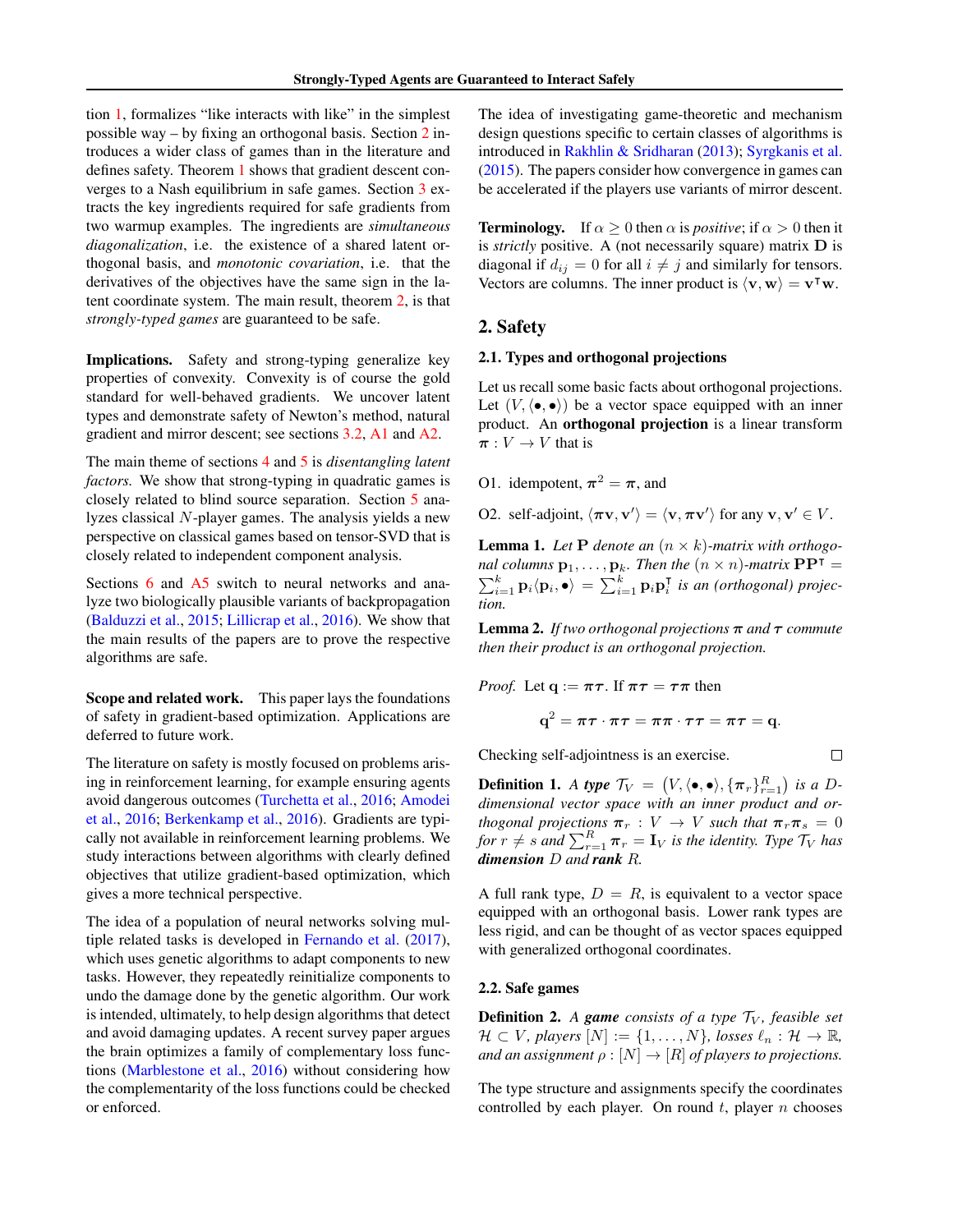$\xi_n^t \in V$  and updates the joint action via

$$
\mathbf{w}^{t+1} = \mathbf{w}^t - \boldsymbol{\pi}_{\rho(n)}(\boldsymbol{\xi}_n^t) \quad \text{where} \quad \mathbf{w}^t, \mathbf{w}^{t+1} \in \mathcal{H}.
$$

The projection  $\pi_{\rho(n)}$  specifies the coordinates of the jointaction vector that player  $n$  can modify.

*Example* 1. In a **block game** actions  $\mathbf{w} \in V = \prod_{n=1}^{N} \mathbb{R}^{D_n}$ decompose as  $\mathbf{w} = (\mathbf{w}_1, \dots, \mathbf{w}_N)$  where the  $n^{\text{th}}$  player can modify the coordinates in  $w_n$ . The orthogonal projections  $\boldsymbol{\pi}_n(\mathbf{w}) = (\mathbf{0}, \dots, \mathbf{w}_n, \dots, \mathbf{0})$  form a rank-N type with  $\rho(n) = n$  for all  $n \in [N]$ .

*Example* 2. In an **open game** the type has  $\text{rank}(\mathcal{T}_V) = 1$ so the single projection is the identity and  $\rho(n) = 1$  for all n. Every player can modify all the coordinates.

Block games coincide with the standard definition of a game in the literature. Open games arise below when considering Newton's method, natural gradients, mirror descent and neural networks.

The goal of each player is to minimize its loss. Safety is the condition that no player's updates harm any other player.

**Definition 3.** It is safe for player m to choose  $\xi_m^t \in V$  if *it does no infinitesimal harm to any player*

$$
\langle \pi_{\rho(m)}(\xi_m^t), \nabla \ell_n(\mathbf{w}^t) \rangle \geq 0
$$
 for all  $n \in [N]$ .

*A game is safe if it is safe for players to use gradient descent: i.e. if choosing*  $\xi_m^t := \nabla \ell_m(\mathbf{w}^t)$  *is safe for all m.* 

It is worth getting a degenerate case out of the way. A block game is decomposable if player m's loss only depends on the actions it controls. Intuitively, a decomposable game is N independent optimization problems. More formally:

**Lemma 3.** A block game is **decomposable** if  $\ell_m(\mathbf{w}) =$  $\ell_m(\pi_m w)$  *for all* w *and* m. Decomposable games are safe.

*Proof.* Since  $\pi_m$  is self-adjoint, we have that  $\langle \pi_m \xi, \eta \rangle =$  $\langle \pi_m \xi, \pi_m \eta \rangle$ . Decomposability implies  $\pi_m(\nabla \ell_n) = 0$ when  $m \neq n$ , so

$$
\left\langle \pi_m(\nabla \ell_m), \pi_m(\nabla \ell_n) \right\rangle = \begin{cases} \|\pi_m(\nabla \ell_m)\|_2^2 & \text{if } m = n \\ 0 & \text{else} \end{cases}
$$

which is always positive.

#### 2.3. Convergence

A block game is **convex** if the feasible set  $H$  is compact and convex and the losses  $\ell_n : \mathcal{H} \to \mathbb{R}$  are convex in the coordinates controlled by the respective players. Nash equilibria are guaranteed to exist in convex block games (Nash, 1950). However, finding them is often intractable (Daskalakis et al., 2009). We show gradient descent converges to a Nash equilibrium in safe convex games.

Theorem 1. *Gradient descent converges to a Nash equilibrium in safe convex games with smooth losses.*

*Proof.* Introduce potential function  $\Phi(\mathbf{w}) = \sum_{n=1}^{N} \alpha_n$ .  $\ell_n(\mathbf{w})$  where  $\alpha_n > 0$  are strictly positive. Then

$$
\langle \pi_m(\nabla \Phi), \nabla \ell_m \rangle = \sum_{n=1}^N \alpha_n \langle \pi_m(\nabla \ell_n), \nabla \ell_m \rangle \quad (1)
$$

$$
\geq \alpha_m \cdot \|\pi_m(\nabla \ell_m)\|_2^2 \geq 0
$$

since safety implies the cross-terms are nonnegative. The players' updates therefore converge to either a critical point of  $\Phi$  or to the boundary of the feasible set. Suppose gradient descent converges to the interior of  $H$ . Eq (1) implies that if  $\nabla \Phi = 0$  then  $\pi_m(\nabla \ell_m) = 0$  for all m. By convexity of the losses, the critical point is a minimizer of each loss with respect to that player's actions, implying it is a Nash equilibrium. A similar argument holds if gradient descent converges to the boundary.  $\Box$ 

*Example* 3 (convergence in a safe constrained game)*.* Consider a two-player block game with  $\ell_1(x, y) = x + 2y$  and  $\ell_2(x, y) = 2x + y$  where player-1 controls x and player-2 controls y. Introduce feasible set  $\mathcal{H} = \{(x, y) \in \mathbb{R}^2 :$  $x^2 + y^2 \le 1$ . The game is convex and safe. The set of Nash equilibria is the bottom-left quadrant of the boundary  $\{(x, y) \in \mathcal{H} : x, y \leq 0 \text{ and } x^2 + y^2 = 1\}.$  Gradient descent with positive combinations of  $\pi_1(\nabla \ell_1) = \frac{\partial}{\partial x}$  and  $\pi_2(\nabla \ell_2) = \frac{\partial}{\partial y}$  always converges to a Nash equilibrium.

A simple game that does *not* converge is the following.

*Example* 4 (convergence requires positivity)*.* Consider the two-player block game  $\ell_1(x, y) = xy$  and  $\ell_2(x, y) = -xy$ where player-1 controls  $x$  and player-2 controls  $y$ . The Nash equilibrium is the origin  $(x, y) = (0, 0)$ . However, gradient descent does not converge. Observe that  $\nabla \ell_1 =$  $y\frac{\partial}{\partial x}+x\frac{\partial}{\partial y}$  and  $\nabla \ell_2=-y\frac{\partial}{\partial x}-x\frac{\partial}{\partial y}$  so  $\pi_1(\nabla \ell_1)=y\frac{\partial}{\partial x}$ and  $\pi_2(\nabla \ell_2) = -x \frac{\partial}{\partial y}$ . The flow  $\pi_1(\nabla \ell_1) + \pi_2(\nabla \ell_2)$ rotates around the origin. No positive combination of  $\pi_1(\nabla \ell_1)$  and  $\pi_2(\nabla \ell_2)$  converges to the origin.

## 3. Strongly-Typed Games

 $\Box$ 

Strong-typing is based two key ideas: diagonalization and positivity. Diagonalization is an important tool in applied mathematics. The Fourier transform simultaneously diagonalizes differentiation and convolution:

$$
\mathcal{F}\Big(\frac{df}{dx}\Big) = 2\pi i \omega \mathcal{F}(f) \quad \text{and} \quad \mathcal{F}(f * g) = \mathcal{F}(f) \cdot \mathcal{F}(g)
$$

The SVD diagonalizes any matrix:  $Q^{\dagger}MP = D$ . Finally, the Legendre transform  $f^*(\eta) = \max_{\theta} {\eta \tau \theta - f(\theta)}$  diagonalizes the infimal convolution

$$
(f\Box g)^* = f^* + g^* \text{ for } (f\Box g)(\boldsymbol{\theta}) = \min_{\boldsymbol{\vartheta}} \{f(\boldsymbol{\vartheta}) + g(\boldsymbol{\theta} - \boldsymbol{\vartheta})\}.
$$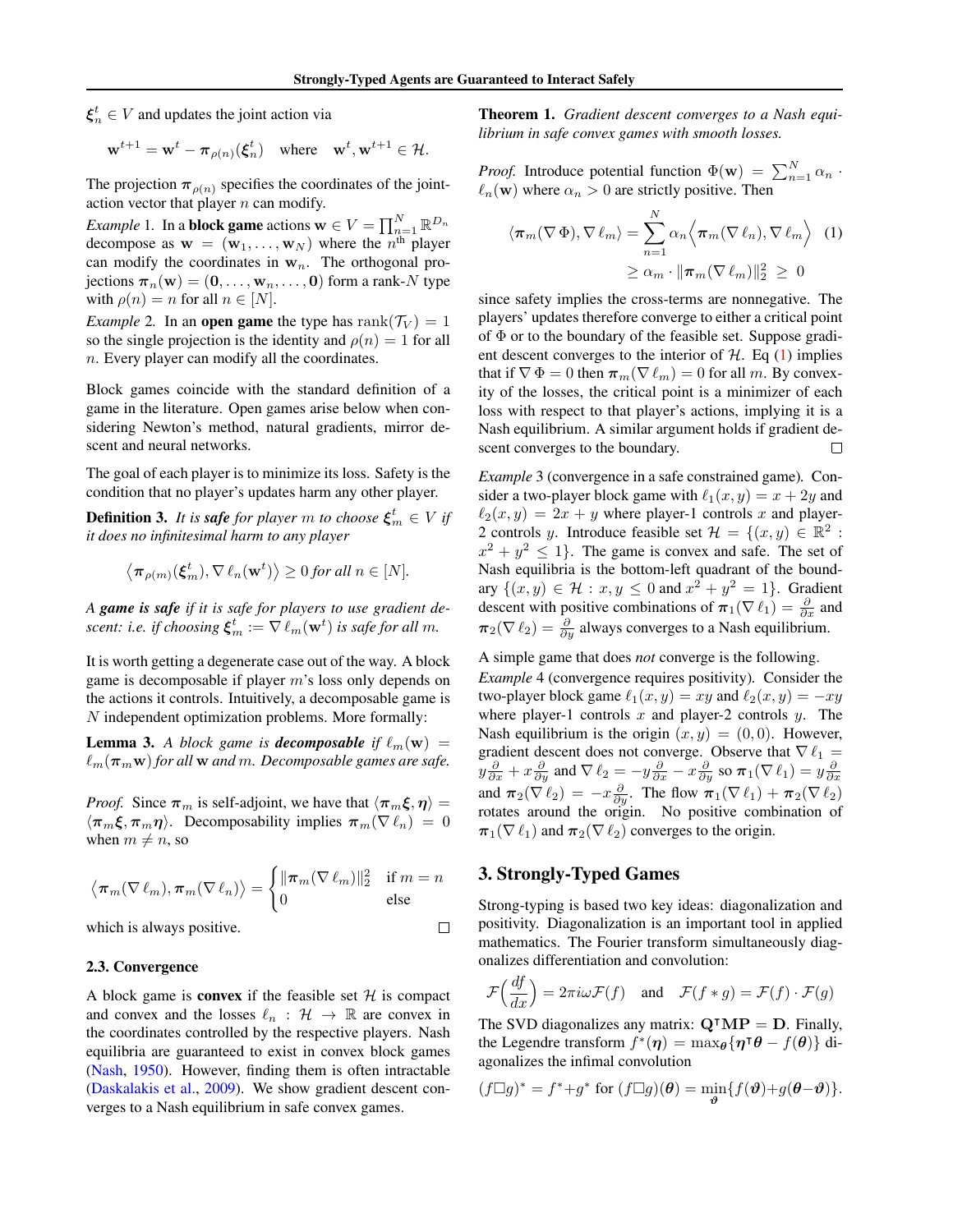Diagonalization finds a latent orthogonal basis that is more mathematically amenable than the naturally occurring coordinate system. Strong-typing is based on an extension of diagonalization to nonlinear functions. Before diving in, we recall the basics of simultaneous diagonalization.

Symmetric matrices. Any symmetric matrix A factorizes as  $A = P^{\dagger}DP$  where P is orthogonal and D is diagonal. A collection  $A_1, \ldots, A_N$  of symmetric matrices is simultaneously diagonalizable iff the matrices commute, in which case  $A_i = P^{\dagger} D_i P$  where  $D_i$  is diagonal and P determines a common latent coordinate system (or type).

Arbitrary matrices. The diagonalization of an  $(m \times n)$ matrix A is  $A = P D Q^{\dagger}$  where P and Q are orthogonal  $(m \times m)$  and  $(n \times n)$  matrices and **D** is positive diagonal. A collection of matrices is simultaneously diagonalizable if  $A_i = \text{PD}_i \text{Q}^{\intercal}$  for all i. A necessary condition for simultaneous diagonalizability is that

$$
\mathbf{A}_i^{\mathsf{T}} \mathbf{A}_j \text{ and } \mathbf{A}_i \mathbf{A}_j^{\mathsf{T}} \text{ are symmetric for all } i, j. \qquad (2)
$$

Next, we work through two examples where diagonalization and a positivity condition imply safety.

#### 3.1. Warmup: When are two-player games safe?

To orient the reader, we consider a minimal example which illustrates most of the main ideas of the paper: two-player bilinear games (von Neumann & Morgenstern, 1944). Consider a two-player block game with loss functions

$$
\ell_1(\mathbf{v}, \mathbf{w}) = \mathbf{v}^\intercal \mathbf{A} \mathbf{w} \quad \text{and} \quad \ell_2(\mathbf{v}, \mathbf{w}) = \mathbf{v}^\intercal \mathbf{B} \mathbf{w}
$$

and projections  $\pi_{1/2}(\mathbf{v}, \mathbf{w}) = (\mathbf{v}, \mathbf{0})$  and  $(\mathbf{0}, \mathbf{w})$ . The gradients are  $\nabla \ell_1 = \sum_{ij} (w_j A_{ij} \frac{\partial}{\partial v_i} + v_i A_{ij} \frac{\partial}{\partial w_j}) =$  $(\mathbf{w}^\intercal \mathbf{A}^\intercal, \mathbf{v}^\intercal \mathbf{A})$  and  $\nabla \ell_2 = (\mathbf{w}^\intercal \mathbf{B}^\intercal, \mathbf{v}^\intercal \mathbf{B})$ . The game is safe if

$$
\langle \pi_1(\nabla \ell_1), \nabla \ell_2 \rangle = \mathbf{w}^\mathsf{T} \mathbf{A}^\mathsf{T} \mathbf{B} \mathbf{w} \ge 0 \text{ and}
$$
  

$$
\langle \nabla \ell_1, \pi_2(\nabla \ell_2) \rangle = \mathbf{v}^\mathsf{T} \mathbf{B} \mathbf{A}^\mathsf{T} \mathbf{v} \ge 0 \text{ for all } \mathbf{v} \text{ and } \mathbf{w}.
$$

Safety requires that  $A^{\dagger}B$  and  $BA^{\dagger}$  are positive semidefinite. Any square matrix decomposes into symmetric and antisymmetric components  $\mathbf{M} = \mathbf{M}^s + \mathbf{M}^a = \frac{1}{2}(\mathbf{M} + \mathbf{M}^a)$  $(M^{\dagger}) + \frac{1}{2}(M - M^{\dagger})$  where  $w^{\dagger}M^a w = 0$  for all w. Thus, a square matrix is positive semidefinite iff its symmetric component is positive semidefinite.

We therefore restrict to when  $A<sup>T</sup>B$  and  $BA<sup>T</sup>$  are symmetric. Recalling  $(2)$ , we further suppose that **A** and **B** are simultaneously diagonalizable and obtain:

**Lemma 4.** A two-player game is safe if  $A = \text{PDQ}^{\dagger}$  and  $B = P E Q^{\dagger}$  *where* **P** and **Q** are orthogonal matrices, **D** *and*  $\bf{E}$  *are diagonal, and*  $\bf{DE} \geq 0$ *.* 

*Proof.* The assumptions imply that

$$
\langle \pi_1 \nabla \ell_1, \nabla \ell_2 \rangle = \mathbf{w}^\intercal \mathbf{A}^\intercal \mathbf{B} \mathbf{w} = \mathbf{w}^\intercal \mathbf{Q}(\mathbf{D}^\intercal \mathbf{E}) \mathbf{Q}^\intercal \mathbf{w} \ge 0
$$

and 
$$
\langle \nabla \ell_1, \pi_2 \nabla \ell_2 \rangle = \mathbf{w}^\intercal \mathbf{P}(\mathbf{E}^\intercal \mathbf{D}) \mathbf{P}^\intercal \mathbf{w} \geq 0.
$$

#### 3.2. Warmup: When is Newton's method safe?

It was observed in Dauphin et al. (2014) that applying Newton's method to neural networks is problematic because it is attracted to saddle points and can *increase* the loss on nonconvex problems. We reformulate their observation in the language of safety.

Consider a single player open game with twice differentiable loss  $\ell : V \to \mathbb{R}$  and projection  $\pi = I_V$ . Newton's method optimizes  $\ell$  via weight updates

$$
\mathbf{w}^{t+1} = \mathbf{w}^t - \boldsymbol{\xi}^t \quad \text{with} \quad \boldsymbol{\xi}^t = \eta^t \cdot \mathbf{H}^{-1}(\mathbf{w}^t) \cdot \nabla \,\ell(\mathbf{w}^t),
$$

where  $H_{ij}(\mathbf{w}) = \frac{\partial^2 \ell}{\partial w_i \partial w_j}(\mathbf{w})$  is the Hessian and  $\eta^t > 0$ . **Lemma 5.** If  $\ell$  is strictly convex then Newton's method is safe, *i.e.*  $\langle \mathbf{H}^{-1} \nabla \ell, \nabla \ell \rangle \geq 0$  *for all* w.

*Proof.* Factorize the Hessian at  $w^t$  as  $H = PDP^{\dagger}$ . If  $\ell$  is strictly convex then  $D > 0$  and so

$$
\langle \mathbf{H}^{-1} \, \nabla \, \ell, \nabla \, \ell \rangle = \langle \mathbf{D}^{-1} \mathbf{P}^{\intercal} \, \nabla \, \ell, \mathbf{P}^{\intercal} \, \nabla \, \ell \rangle \ge 0
$$

 $\Box$ 

as required.

Two features are noteworthy: (i) the transform  $\eta = P^{\dagger} \xi$ *diagonalizes* the second-order Taylor expansion of  $\ell$ ,

compare 
$$
\ell(\mathbf{w} + \boldsymbol{\xi}) = \ell(\mathbf{w}) + \boldsymbol{\xi}^\intercal \cdot \nabla \ell + \frac{1}{2} \boldsymbol{\xi}^\intercal \mathbf{H} \boldsymbol{\xi}
$$
  
with  $\ell(\mathbf{w} + \mathbf{P}\boldsymbol{\eta}) = \ell(\mathbf{w}) + \boldsymbol{\eta}^\intercal (\mathbf{P}^\intercal \nabla \ell) + \frac{1}{2} \boldsymbol{\eta}^\intercal \mathbf{D} \boldsymbol{\eta}$ ,

and (ii) the proof hinges on the *positivity* of D. Sections A1 and A2 extend the approach to show the natural gradient (Amari, 1998) and mirror descent (Raskutti & Mukherjee, 2015) are safe using the Legendre transform.

#### 3.3. Strongly-typed games are safe

We apply the lessons from the warmups to define a factorization of nonlinear functions.

**Definition 4.** The functions  $\{\ell_n : V \to \mathbb{R}\}_{n=1}^N$  **simultane***ously factorize if there is a triple*

$$
\left(\{\mathbf{P}_l\}_{l=1}^L, \{f_l: \mathbb{R}^{p_l} \to \mathbb{R}\}_{l=1}^L, \{g_n: \mathbb{R}^L \to \mathbb{R}\}_{n=1}^N\right),\
$$

*satisfying*

$$
\ell_n(\mathbf{w}) = g_n\Big(f_1(\mathbf{P}_1^{\mathsf{T}}\mathbf{w}),\ldots,f_L(\mathbf{P}_L^{\mathsf{T}}\mathbf{w})\Big) \quad \text{for all } n
$$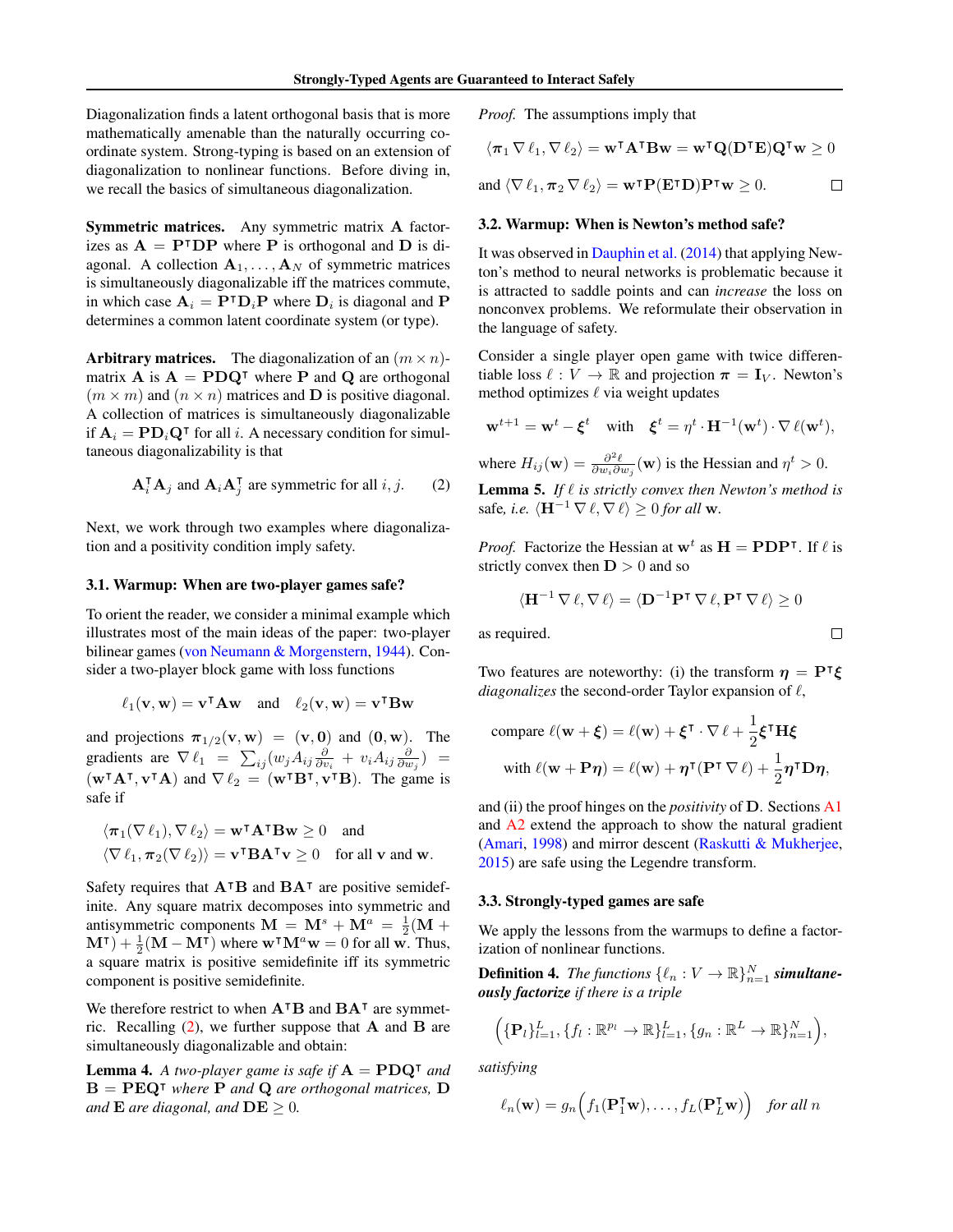*where*  $P_l$  *are*  $(D \times p_l)$ *-matrices whose columns jointly form* an orthogonal basis of V and  $f_l$  and  $g_n$  are differentiable, and the  $g_n$ 's **co-vary monotonically**:  $\frac{\partial g_m}{\partial f_l} \frac{\partial g_n}{\partial f_l} \geq 0$ .

The projections  $\tau_l = \mathbf{P}_l \mathbf{P}_l^{\mathsf{T}}$  define a type structure on V. Intuitively, the outputs  $z_l = f_l(\mathbf{P}_l^{\mathsf{T}} \mathbf{w})$  are latent factors computed from the inputs  $w$  such that each  $z_l$  is *independent* of the others – independence is enforced by the projections  $\tau_l$ . Monotonic covariation of the functions  $g_n$  with respect to the factors  $z_l$  plays the same role as positivity in two-player games and Newton's method.

**Definition 5.** Game  $(\mathcal{T}_V, \{\ell_n\}_{n=1}^N)$  is **strongly-typed** if the *loss functions admit a simultaneous factorization whose projections*  $\{\boldsymbol{\tau}_l = \mathbf{P}_l \mathbf{P}_l^{\mathsf{T}}\}_{l=1}^L$  *commute* with  $\{\boldsymbol{\pi}_n\}_{n=1}^N$ . Theorem 2. *Strongly-typed games are safe.*

*Proof.* Commutativity implies there is a basis  $\{e_i\}_{i=1}^D$  for V that simultaneously diagonalizes the projections  $\{\pi_n\}$ and  $\{\tau_l\}$ . Express elements of V as  $(v_1, \ldots, v_D)$  in the basis. Safety then reduces to showing

$$
\langle \pi_m(\nabla \ell_m), \nabla \ell_n \rangle = \sum_{\{i: \pi_m(\mathbf{e}_i) \neq 0\}} \frac{\partial g_m}{\partial v_i} \cdot \frac{\partial g_n}{\partial v_i} \ge 0.
$$

Observe that  $\frac{\partial f_k}{\partial v_i} \frac{\partial f_l}{\partial v_i} = 0$  if  $k \neq l$  since  $f_k$  and  $f_l$  are functions of orthogonal coordinates. It follows that

$$
\frac{\partial g_m}{\partial v_i} \cdot \frac{\partial g_n}{\partial v_i} = \left( \sum_{k=1}^L \frac{\partial g_m}{\partial f_k} \frac{\partial f_k}{\partial v_i} \right) \cdot \left( \sum_{l=1}^L \frac{\partial g_n}{\partial f_l} \frac{\partial f_l}{\partial v_i} \right)
$$

$$
= \sum_{l=1}^L \frac{\partial g_m}{\partial f_l} \frac{\partial g_n}{\partial f_l} \cdot \left( \frac{\partial f_l}{\partial v_i} \right)^2 \ge 0
$$

since the  $g_n$ 's co-vary monotonically.

 $\Box$ 

Strong-typing is a sufficient but not necessary condition for safety. More general definitions can be proposed according to taste. Definition 5 is easy to check, covers the basic examples below, and incorporates the concrete intuition developed in the warmups.

#### 3.4. Comparison with potential games

The proof of theorem 1 suggests that safe games are related to potential games (Monderer & Shapley, 1996). In our notation, a block game is a weighted potential game if there exists a potential function  $\Phi$  and scalar weights  $\alpha_n > 0$ satisfying

$$
\ell_n(\mathbf{w}) - \ell_n(\mathbf{w} + \boldsymbol{\pi}_n \mathbf{v}) = \alpha_n \cdot \left(\Phi(\mathbf{w}) - \Phi(\mathbf{w} + \boldsymbol{\pi}_n \mathbf{v})\right)
$$

for all  $\mathbf{w}, \mathbf{v} \in V$  and  $n \in [N]$ .

We provide two counter-examples to show that stronglytyped games are distinct from potential games.

*Example* 5 (a strongly-typed game that is not a potential game). Let  $\ell_1(x, y) = x_1y_1 + 2x_2y_2$  and  $\ell_2(x, y) =$  $3x_1y_1 + 4x_2y_2$ . The block game with projections onto x and y is strongly-typed but is not a weighted potential game.

*Example* 6 (a potential game that is not safe)*.* Let  $\ell_1(x, y) = xy$  and  $\ell_2(x, y) = xy - 9x$ , with projections onto  $x$  and  $y$ . The game is a potential game but is not safe because

$$
\langle \pi_1(\nabla \ell_1), \nabla \ell_2 \rangle = \langle (y, 0), (y - 9, x) \rangle = y^2 - 9y
$$

can be negative.

## 4. Quadratic Games

Given a collection of  $(D \times D)$ -matrices  $\{A^{(n)}\}_{n=1}^N$  and Dvectors  $\{ \mathbf{b}^{(n)} \}$  the corresponding **quadratic game** has loss functions

$$
\ell_n(\mathbf{w}) = \frac{1}{2} \mathbf{w}^\mathsf{T} \mathbf{A}^{(n)} \mathbf{w} + \mathbf{w}^\mathsf{T} \mathbf{b}^{(n)}.
$$

We assume the matrices  $A^{(n)}$  are symmetric without loss of generality.

#### 4.1. Open quadratic games

In an open quadratic game, each player updates the entire joint action.

Corollary 1. *An open quadratic game is safe if there is an orthogonal*  $(D \times D)$ *-matrix* **P***, diagonal matrices*  $D^{(n)}$ *such that*  $\mathbf{D}^{(m)}\mathbf{D}^{(n)} > 0$ *, and D-vector* **b** *such that* 

$$
\mathbf{A}^{(n)} = \mathbf{P} \mathbf{D}^{(n)} \mathbf{P}^{\mathsf{T}} \quad \text{and} \quad \mathbf{b}^{(n)} = \mathbf{A}^{(n)} \mathbf{b}.
$$

We derive corollaries 1 and 2 from theorem 2. Alternate, direct proofs are provided in appendix A3.

*Proof.* Let  $f_i(x) = x(\frac{x}{2} - b_i)$  and  $g_n(\mathbf{z}) = \sum_{i=1}^{D} d_i^{(n)} \cdot z_i$ . Then

$$
\ell_n(\mathbf{w}) = g_n\Big(f_1(\mathbf{p}_1^{\mathsf{T}}\mathbf{w}),\ldots,f_D(\mathbf{p}_D^{\mathsf{T}}\mathbf{w})\Big),\,
$$

 $\Box$ 

where  $p_i$  are the columns of  $P$ , is strongly-typed.

The Hessian of  $\ell_n$  is  $\mathbf{H}_{\ell_n} = \mathbf{A}^{(n)}$ . The conditions of corollary 1 can be reformulated as (i) the Hessians of the losses commute  $H_{\ell_m}H_{\ell_n} = H_{\ell_n}H_{\ell_m}$  for all m and n, and (ii) the Newton steps for the losses coincide (when the Hessians are nonsingular):

$$
\underbrace{\mathbf{H}_{\ell_n}^{-1}(\nabla \ell_n)}_{\text{Newton step}} = (\mathbf{A}^{(n)})^{-1} \mathbf{A}^{(n)}(\mathbf{w} - \mathbf{b}) = \mathbf{w} - \mathbf{b}.
$$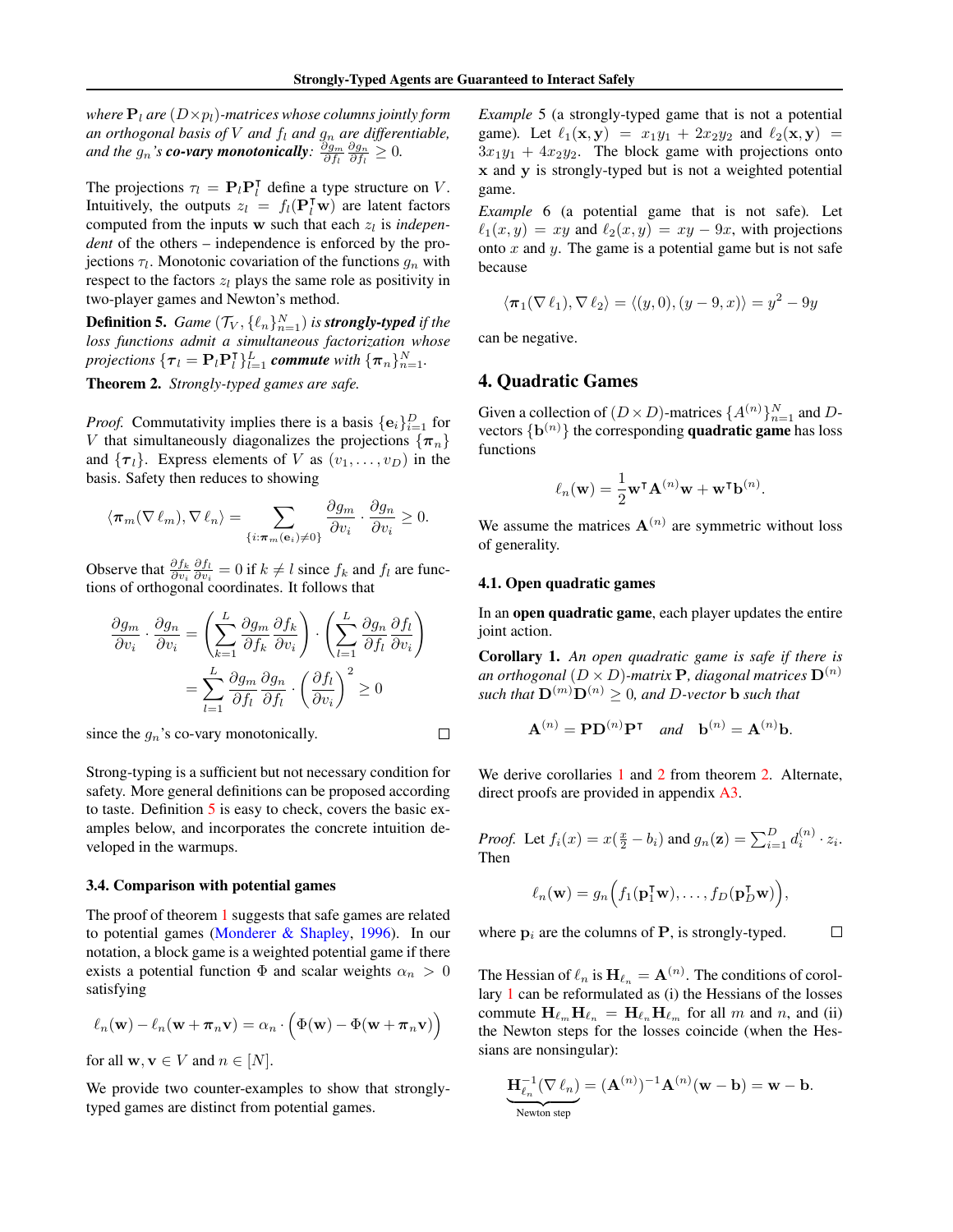Example: Disentangling latent factors. An important problem in machine learning is disentangling latent factors (Bengio, 2013). Basic methods for tackling the problem include PCA, canonical correlation analysis (CCA) and independent component analysis (ICA). We show how the factorization in corollary 1 can arise "in nature" as a variant of blind source separation.

Suppose a signal on  $D$  channels is recorded for  $T$  timepoints giving  $(D \times T)$ -matrix **X**. Assume the observations combine L *independent* latent signals:  $X = MS$  where S is an  $(L \times T)$ -matrix representing the latent signal and M is a mixing matrix.

Blind source separation is concerned with recovering the latent signals. The covariance of the signal is  $A = XX^{\dagger}$ . Factorize  $\mathbf{A} = \mathbf{P} \mathbf{D} \mathbf{P}^{\mathsf{T}}$  and let  $\tilde{\mathbf{S}} = \mathbf{P}^{\mathsf{T}} \mathbf{X}$ . Although this may not recover the original signal, i.e.  $\tilde{S} \neq S$  in general, it does disentangle  $X$  into uncorrelated factors:

$$
\tilde{\mathbf{S}}\tilde{\mathbf{S}}^{\intercal} = \mathbf{P}^{\intercal}\mathbf{X}\mathbf{X}^{\intercal}\mathbf{P} = \mathbf{D}.
$$

Finally, recall that finding the first principal component can be formulated as the constrained maximization problem:

$$
\underset{\{\mathbf{w}:\|\mathbf{w}\|_2=1\}}{\operatorname{argmax}} \ \mathbf{w}^\intercal \mathbf{A} \mathbf{w}.
$$

Now suppose there are  $N$  sets of observations  $\mathbf{X}^{(1)},\ldots,\mathbf{X}^{(N)}$ generated by a single orthogonal mixing matrix acting on different sets of (potentially rescaled) latent signals:  $\mathbf{X}^{(n)} = \mathbf{P}\mathbf{S}^{(n)}$ . Finding the first principle components of the signals reduces to solving the constrained optimization problems

$$
\left\{\underset{\{\mathbf{w}:\|\mathbf{w}\|_2=1\}}{\operatorname{argmax}} \mathbf{w}^\mathsf{T} \mathbf{X}^{(n)} (\mathbf{X}^{(n)})^\mathsf{T} \mathbf{w} \right\}_{n=1}^N \tag{3}
$$

Corollary 1 implies that  $(3)$  is a safe. Note the corollary implies the optimization problems have compatible gradients, not that they share a common solution. In general there are many Nash equilibria, analogous to example 3.

Quadratic games and linear regression. The blind source separation example assumes that the linear terms  **in the loss are zero. If the linear term is nonzero** then linear regression is a special case of minimizing the quadratic loss. Safety then relates to searching for weights that simultaneously solve linear regression problems on multiple datasets.

#### 4.2. Block Quadratic Games

The block quadratic game has losses as above; however the action space decomposes into  $(\mathbf{w}_1, \dots, \mathbf{w}_N)$  with corresponding projections. Block decompose the components

of the loss as

$$
\mathbf{A}^{(n)} = \begin{pmatrix} \mathbf{A}_{11}^{(n)} & \cdots & \mathbf{A}_{1N}^{(n)} \\ \vdots & & \vdots \\ \mathbf{A}_{N1}^{(n)} & \cdots & \mathbf{A}_{NN}^{(n)} \end{pmatrix} \text{ and } \mathbf{b}^{(n)} = \begin{pmatrix} \mathbf{b}_1^{(n)} \\ \vdots \\ \mathbf{b}_N^{(n)} \end{pmatrix}.
$$

Corollary 2. *A block quadratic game is safe if there are:*

*(i)*  $(D \times D)$ -orthogonal **P** with  $\mathbf{P}_{mn} = 0$  for  $m \neq n$ ; *(ii)*  $(D \times L)$  *matrix* **R** *with*  $\mathbf{R}_{n\bullet}$  *diagonal for all n; (iii) diagonal*  $(L \times L)$ *-matrices*  $\mathbf{D}^{(n)}$  *with*  $\mathbf{D}^{(m)}\mathbf{D}^{(n)} \geq 0$ *; (iv) and a* D*-vector* b

such that 
$$
\mathbf{A}^{(n)} = \mathbf{PRD}^{(n)}\mathbf{R}^{\mathsf{T}}\mathbf{P}^{\mathsf{T}}
$$
 and  
 $\mathbf{b}^{(n)} = \mathbf{A}^{(n)}\mathbf{b}$  for all n.

The notation  $P_{mn}$  and  $R_{\bullet n}$  refers to blocks in the rows and columns of P and columns of R.

*Proof.* Let  $\mathbf{p}_i$  denote the columns of **P** and  $g_n(\mathbf{z})$  =  $\sum_{l=1}^{L} d_l^{(n)}$  $\mathbf{E}_l^{(n)} \cdot z_l$ . Given *l*, construct  $\mathbf{P}_l$  by concatenating the columns  $p_i$  of P for which the corresponding entries of  $R_{il}$ are nonzero and let  $r_l$  be the vector containing the nonzero entries of  $R_{\bullet l}$ . Define  $f_l(\mathbf{x}_l) = \mathbf{r}_l^{\mathsf{T}}(\frac{\mathbf{x}_l}{2} - \mathbf{b}_l) \cdot (\mathbf{r}_l^{\mathsf{T}} \mathbf{x}_l)$ . Then

$$
\ell_n(\mathbf{w}) = g_n\Big(f_1(\mathbf{P}_1^{\mathsf{T}}\mathbf{w}),\ldots,f_L(\mathbf{P}_L^{\mathsf{T}}\mathbf{w})\Big).
$$

It is an exercise to check the game is strongly-typed.  $\Box$ 

Example: Disentangling latent factors. We continue the discussion of blind source separation and safety. Suppose that the mixing matrix decomposes into blocks

$$
\mathbf{M} = \begin{pmatrix} \mathbf{M}_{1\bullet} \\ \vdots \\ \mathbf{M}_{N\bullet} \end{pmatrix}
$$

The blocks can be thought of as generating *multiple views* on a single latent signal, (Kakade & Foster, 2007; McWilliams et al., 2013; Benton et al., 2017). The  $n<sup>th</sup>$  view is  $M_n$ . S.

As in the example in section  $4.1$ , now suppose there are N sets of observed signals generated from  $N$  sets of latent signals. Each agent attempts to find the principal component specific to its view on its set of observations. Corollary 2 implies that the problems

$$
\left\{\mathop{\mathrm{argmax}}_{\{\mathbf{w}_n: \|\mathbf{w}_n\|_2=1\}} \mathbf{w}^\intercal \mathbf{X}^{(n)}(\mathbf{X}^{(n)})^\intercal \mathbf{w}\right\}_{n=1}^N
$$

can be safely optimized using gradient descent if the mixing matrix has the block form

$$
\mathbf{M}_{n\bullet} = \mathbf{P}_{nn} \cdot \mathbf{R}_{n\bullet}
$$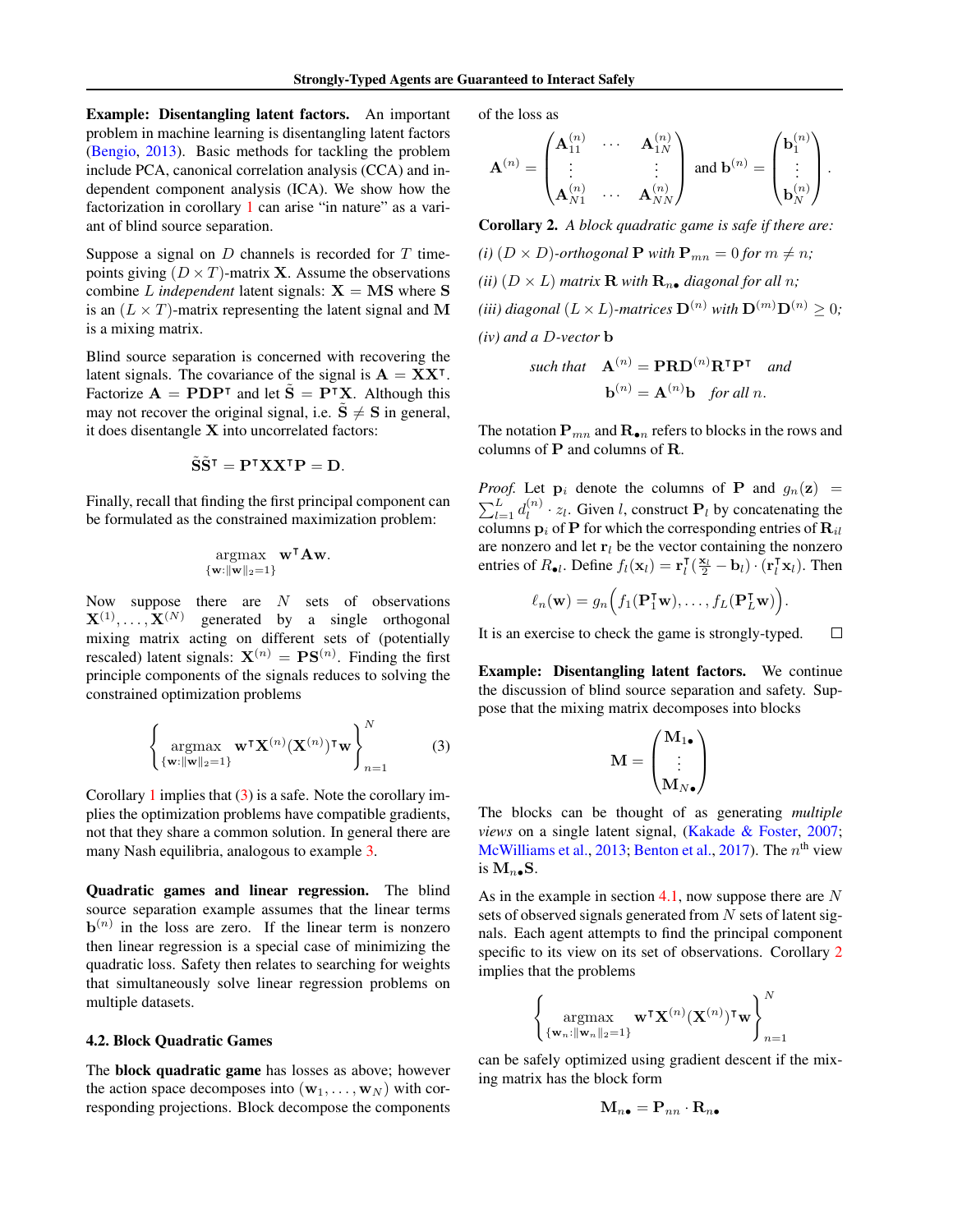where  $P_{nn}$  is orthogonal and  $R_{n\bullet}$  is diagonal. In other words, if the views are generated by rescaling and changing-the-basis of the latent signals.

The open and block settings share a common theme: Safe disentangling requires observed signals that are generated by a single (structured) mixing process applied to (arbitrary) sets of independent latent signals. The same phenomenon arises in multi-player games, resulting in tensor decompositions that generalize ICA.

## 5. Multi-Player Games and Tensor-SVD

A classic N-player strategic game consists in finite actionsets  $A_n$  and losses  $\ell_n : A = \prod_{n=1}^N A_n \to \mathbb{R}$ . Enumerate the elements of each set as  $A_n = [D_n]$ , and encode the losses as  $(D_1, \ldots, D_N)$ -tensors

$$
\mathcal{A}_n[\alpha_1,\ldots,\alpha_N]:=\ell_n(\alpha_1,\ldots,\alpha_N)
$$
 where  $\alpha_n\in[D_n].$ 

Given a collection of  $N$  such tensors, define the corresponding **multilinear game**<sup>1</sup> as

$$
\ell_n(\mathbf{w}_1,\ldots,\mathbf{w}_N) = \mathcal{A}_n \times_1 \mathbf{w}_1 \times \cdots \times_N \mathbf{w}_N
$$
  
:= 
$$
\sum_{\alpha_1,\ldots,\alpha_N=1}^{D_1,\ldots,D_N} \mathcal{A}[\alpha_1,\ldots,\alpha_N] \cdot \mathbf{w}_1[\alpha_1] \cdots \mathbf{w}_N[\alpha_N].
$$

The classic example is when actions are drawn from the  $D_n$ -simplex  $\triangle^{D_n} = {\mathbf{w}_n \in \mathbb{R}^{D_n} : \sum_{\alpha=1}^{D_n} \mathbf{w}_n[\alpha]}$ 1 and  $\mathbf{w}_n[\alpha] \geq 0$  for all  $\alpha$ .

We now recall the orthogonal tensor decomposition or tensor SVD (Zhang & Golub, 2001; Chen & Saad, 2009). A tensor admits a tensor-SVD if it can be written in the form

$$
\boldsymbol{\mathcal{A}} = \sum_{l=1}^{L} d_l \cdot \mathbf{u}_l^1 \otimes \cdots \otimes \mathbf{u}_l^N = \boldsymbol{\mathcal{D}} \times_1 \mathbf{U}^1 \times \cdots \times_N \mathbf{U}^N
$$

where  $\mathbf{U}^n$  is a  $(D_n \times L)$ -matrix with orthogonal columns and  $\mathcal D$  is a diagonal  $(L, \ldots, L)$ -tensor.

Corollary 3. *A multilinear game is safe if it admits a simultaneous tensor-SVD*

$$
\mathcal{A}^{(n)} = \mathcal{D}^{(n)} \times_1 \mathbf{U}_1 \times \cdots \times_N \mathbf{U}^N
$$

*where the diagonals have the same sign coordinatewise.*

*Proof.* Let  $g_n(\mathbf{z}) = \sum_{l=1}^L d_l^{(n)}$  $\prod_{l}^{(n)} z_{l}$  and  $f_{l}(\mathbf{x}) = \prod_{n} x_{n}$ . Define  $P_l$  as the  $(D \times N)$ -matrix whose  $n^{\text{th}}$  column is  $\mathbf{u}_l^n$  in the block of rows corresponding to  $w_n$  and zero elsewhere. Then

$$
\ell_n(\mathbf{w}) = g_n\big(f_1(\mathbf{P}_1^{\mathsf{T}}\mathbf{w}),\ldots,f_L(\mathbf{P}_L^{\mathsf{T}}\mathbf{w})\big)
$$

 $\Box$ 

and the game is strongly-typed.

Not all tensors admit a tensor-SVD. However, all tensors do admit a higher-order SVD (de Lathauwer et al., 2000). Section A4 explains why simultaneous HOSVD does not guarantee safety and the stronger tensor-SVD is required.

**Example: Disentangling latent factors** Suppose S is a latent signal with independent non-Gaussian coordinates. We observe  $X = PS + \epsilon$  where P is a  $(D \times L)$  mixing matrix and  $\epsilon$  is Gaussian noise. By whitening the signal as a preprocessing step, one can ensure the columns of P are orthogonal. ICA recovers S from the cumulants of X, see Hyvärinen et al.  $(2001)$ . The main insight is that the 4 th-order cumulant tensor admits a tensor-SVD:

$$
\mathcal{A}[i, j, k, l] = \text{cum}(x_i, x_j, x_k, x_l)
$$
  
= 
$$
\sum_{o, p, q, r} P_{io} P_{jp} P_{kq} P_{lr} \cdot \text{cum}(s_o, s_p, s_q, s_r)
$$
  
= 
$$
\sum_r P_{ir} P_{jr} P_{kr} P_{lr} \cdot \text{kurt}(s_r)
$$

since cum( $s_o, s_p, s_q, s_r$ ) = 0 unless  $o = p = s = r$  because the signals are independent. The expression can be written  $\mathcal{A} = \mathcal{K} \times_1 \mathbf{P} \times_2 \mathbf{P} \times_3 \mathbf{P} \times_4 \mathbf{P}$  where diagonal tensor  $\kappa$  specifies the kurtosis of the latent signal. In other words, computing the tensor-SVD recovers the mixing matrix and allows to recover the latent signal up to basic symmetries.

Following the same prescription as the examples above, if there are  $N$  sets of observations generated from  $N$  latent signals by the same mixing matrix, then the resulting cumulant tensors satisfy corollary 3.

## 6. Biologically Plausible Backpropagation

Our ultimate goal is to apply strong-typing to safely optimize neural nets with multiple loss functions (Marblestone et al., 2016). Doing so requires constructing variants of backprop that allow the propagation of multiple error signals. First steps in this direction have been taken with biologically plausible models of backprop that introduce additional degrees of freedom into the algorithm.

Feedback alignment is a recently proposed algorithm with comparable empirical performance to backprop. It is also more biologically plausible since it loosens backprop's requirement that the weights used for forward- and back- propagation are symmetric (Lillicrap et al., 2016). The main theoretical result of the paper, see their supplementary information, is

**Theorem.** Let  $\delta_{BP} = W^{\dagger}e$  denote the error backpropa*gated one layer of the neural network. Under certain conditions, the error signal computed by feedback alignment,*  $\delta_{FA} = B$ e, satisfies

$$
\delta_{FA} = \alpha \cdot \mathbf{W}^{\dagger} \mathbf{e} \text{ where } \alpha > 0
$$

<sup>&</sup>lt;sup>1</sup>We use the *n*-mode product notation  $\times_n$ , see de Lathauwer et al. (2000).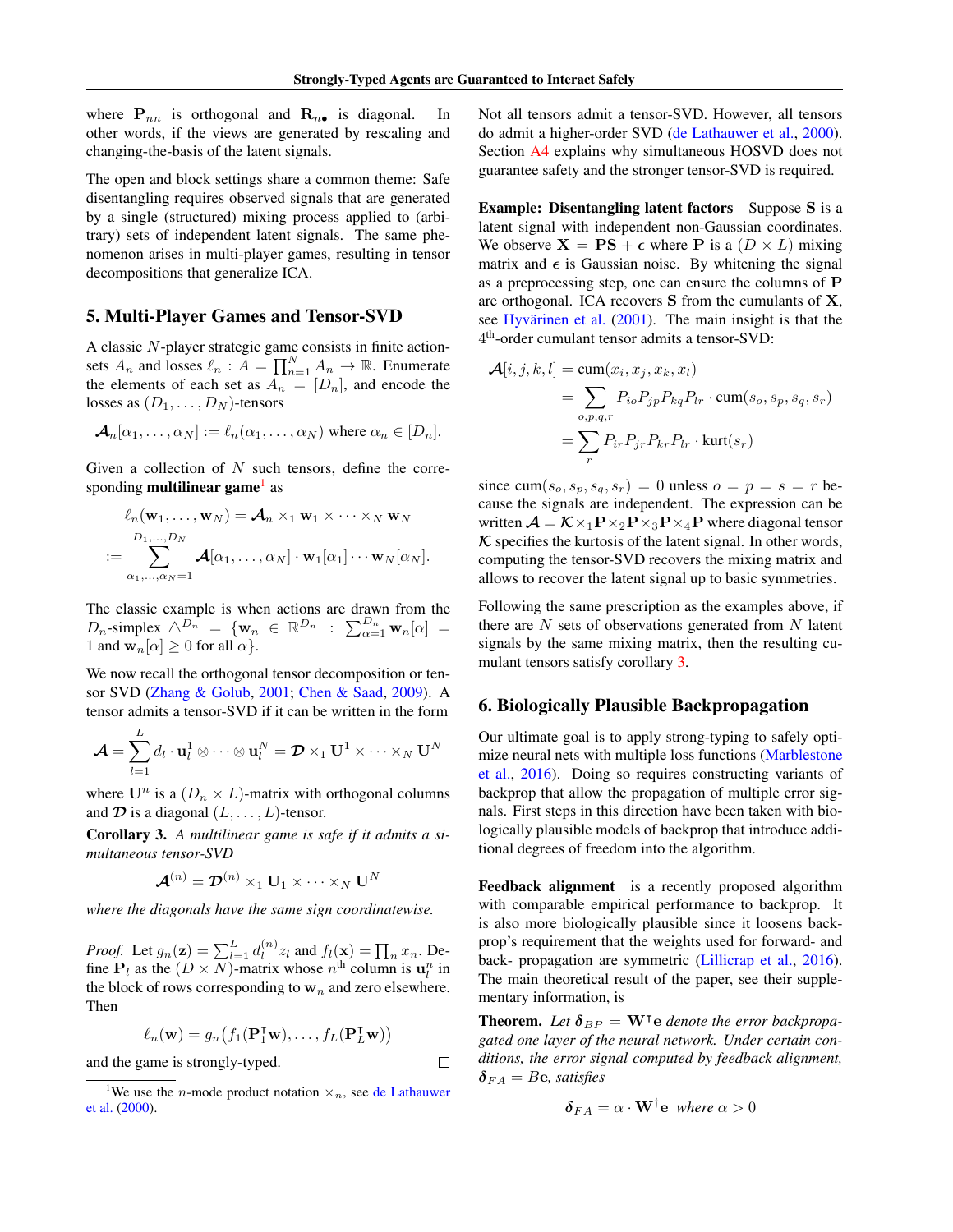$\Box$ 

*and* W† *is the pseudoinverse of* W*.*

*Proof.* See theorem 2 of Lillicrap et al. (2016).  $\Box$ 

Corollary 4. *Under the same conditions, feedback alignment is safe.*

*Proof.* We require to check  $\langle \delta_{FA}, \delta_{BP} \rangle \geq 0$ . Applying the theorem obtains

$$
\langle \boldsymbol{\delta}_{FA}, \boldsymbol{\delta}_{BP} \rangle = \alpha \cdot \langle \mathbf{W}^{\dagger} \mathbf{e}, \mathbf{W}^{\mathsf{T}} \mathbf{e} \rangle = \alpha \cdot \langle \mathbf{W} \mathbf{W}^{\dagger} \mathbf{e}, \mathbf{e} \rangle.
$$

Observe that  $WW^{\dagger}$  is an orthogonal projection by standard properties of the pseudoinverse so

$$
\langle \boldsymbol{\delta}_{FA}, \boldsymbol{\delta}_{BP} \rangle = \alpha \cdot \langle \mathbf{WW}^{\dagger} \mathbf{e}, \mathbf{WW}^{\dagger} \mathbf{e} \rangle \ge 0
$$

as required.

In fact, Lillicrap et al. (2016) provide experimental and theoretical evidence that feedback alignment learns to align the feedforward weights with the pseudoinverse of the backconnections. In other words, they argue that feedback alignment *learns safe gradients*.

Another variant of backprop is kickback, which loosens backprop's requirement that there are distinct forward- and backward signals (Balduzzi et al., 2015). Kickback truncates backprop's error signals so that the network learns from just the feedforward sweep together with scalar error signals. One of the main results of Balduzzi et al. (2015) is that kickback is safe, see section A5.

## 7. Conclusion

Backprop provides a general-purpose tool for training configurations of differentiable modules so long as they share a single objective. However, effectively training populations of neural networks on multiple, potentially conflicting tasks, such that they automatically exploit synergies and avoid damaging incompatibilities (such as unlearning old features because they are not useful on a new task) requires fundamentally new ideas.

A key piece of the puzzle is to develop *type systems* that can be used to (i) guarantee when certain optimizations can be safely performed jointly and (ii) flag potential conflicts so that the incompatible optimization problems can be separated. The paper provides a first step in this direction.

From a different perspective, convex methods have played an enormous role in optimization yet their relevance to deep learning is limited. The approach to strong-typing developed here is inspired by and extends certain features of convexity. One of the goals of this paper is to carve out some of the key concepts underlying convex geometry

and reassemble them into a more flexible, but still powerful framework. The proposed definition of strong-typing should be considered a first and far from final attempt.

A large class of natural examples is generated by imposing strong-typing on simple quadratic and multilinear games. It turns out that, in these settings, strong-typing yields the same matrix and tensor decompositions that arise in blind source separation and independent component analysis, where multiple latent signals are mixed by the same structured process. An important future direction is to disentangle nonlinear latent factors.

Strong-typing and safety in neural nets. We conclude by discussing the relevance of the framework to neural networks. Firstly, neural nets and strong-typing have many of the same ingredients: neural nets combine linear algebra (matrix multiplications and convolutions) with monotonic functions (sigmoids, tanhs, rectifiers, and max-pooling amongst others). Rectifiers and sigmoids have the additional feature that their outputs are always positive.

Secondly, there is a deeper connection between rectifiers and strong-typing. Rectifiers are orthogonal projections on weights:  $\rho(\mathbf{W}^\intercal \mathbf{x})$  zeroes out the columns w<sub>l</sub> of W for which  $\mathbf{w}_l^{\mathsf{T}} \mathbf{x} \leq 0$ . Rectifiers are more sophisticated projections than we have previously considered because they are context-dependent. The columns that are zeroed out depend on W and x: the rectifier-projection takes W and x as parameters, compare remarks 1 and 2 in the appendix. Representation learning in rectifier networks can thus be recast as learning parameterized type structures. An interesting future direction is to consider tensor-switching networks (Tsai et al., 2016), which decouple a neuron's decision to activate from the information it passes along (for a rectifier, both depend on  $W<sup>T</sup>x$ ).

Finally, it has long been known that the brain does not use backprop (Crick, 1989). One possibility is that backprop is the optimal deep learning algorithm which, unfortunately, evolution failed to stumble upon. Another is that there are *evolutionary advantages to not using backpropagation*. For example, it has been argued that the brain optimizes multiple loss functions (Marblestone et al., 2016). Does jointly optimizing or satisficing multiple objectives require learning mechanisms with more degrees of freedom than backprop (Balduzzi et al., 2015; Lillicrap et al., 2016)? Safety and strong-typing provide the tools needed to frame and investigate the question.

#### **References**

Amari, S. Natural Gradient Works Efficiently in Learning. *Neural Comp*, 10:251–276, 1998.

Amari, S. Information Geometry and Its Applications: Convex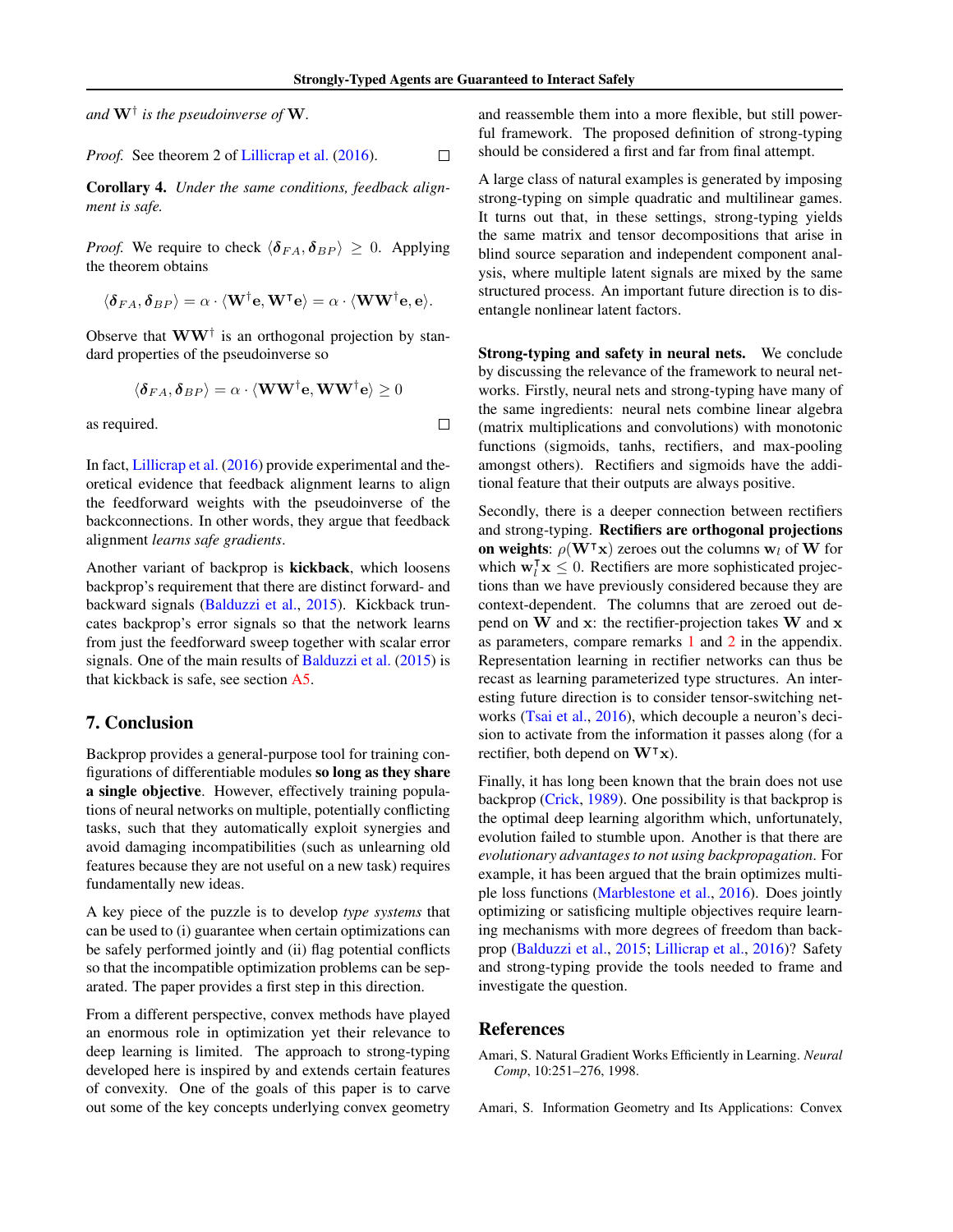Function and Dually Flat Manifold. In Nielsen, Frank (ed.), *Emerging Trends in Visual Computing*, 2009.

- Amodei, Dario, Olah, Chris, Steinhardt, Jacob, Christiano, Paul, Schulman, John, and Mané, Dan. Concrete Problems in AI Safety. In *arXiv:1606.06565*, 2016.
- Balduzzi, D, Vanchinathan, H, and Buhmann, J. Kickback cuts Backprop's red-tape: Biologically plausible credit assignment in neural networks. In *AAAI*, 2015.
- Balduzzi, David. Grammars for Games: A Gradient-Based, Game-Theoretic Framework for Optimization in Deep Learning. *Frontiers in Robotics and AI*, 2(39), 2016.
- Balduzzi, David and Ghifary, Muhammad. Strongly-Typed Recurrent Neural Networks. In *ICML*, 2016.
- Bengio, Yoshua. Deep Learning of Representations: Looking Forward. In Dediu, Adrian-Horia, Martín-Vide, Carlos, Mitkov, Ruslan, and Truthe, Bianca (eds.), *Statistical Language and Speech Processing*. Springer, 2013.
- Benton, Adrian, Khayrallah, Huda, Gujral, Biman, Reisinger, Drew, Zhang, Sheng, and Arora, Raman. Deep Generalized Canonical Correlation Analysis. In *arXiv:1702.02519*, 2017.
- Berkenkamp, F, Moriconi, R, Schoellig, A, and Krause, A. Safe learning of regions of attraction for uncertain, nonlinear systems with gaussian processes. In *IEEE CDC*, 2016.
- Bubeck, Sébastien. Convex Optimization: Algorithms and Complexity. *Foundations and Trends in Machine Learning*, 8(3-4): 231–358, 2015.
- Cardelli, Luca. Type Systems. In *Handbook of Computer Science and Engineering*. CRC Press, 1997.
- Chen, Jie and Saad, Yousef. On the tensor SVD and the optimal low rank orthogonal approximation of tensors. *SIAM J. Matrix Anal. Appl.*, 30(4):1709–1734, 2009.
- Crick, Francis. The recent excitement about neural networks. *Nature*, 337(12):129–132, 1989.
- Daskalakis, Constantinos, Goldberg, Paul W, and Papadimitriou, Christos. The Complexity of Computing a Nash Equilibrium. *SIAM J. Computing*, 39(1):195–259, 2009.
- Dauphin, Yann, Pascanu, Razvan, Gulcehre, Caglar, Cho, Kyunghyun, Ganguli, Surya, and Bengio, Yoshua. Identifying and attacking the saddle point problem in high-dimensional non-convex optimization. In *NIPS*, 2014.
- de Lathauwer, Lieven, de Moor, Bart, and Vandewalle, Joos. A multilinear singular value decomposition. *SIAM J. Matrix Anal. Appl.*, 21(4):1253–1278, 2000.
- Fernando, C, Banarse, D, Blundell, C, Zwols, Y, Ha, D, Rusu, A, Pritzel, A, and Wierstra, D. PathNet: Evolution Channels Gradient Descent in Super Neural Networks. In *arXiv:1701.08734*, 2017.
- Hinton, G and *et al*. Deep Neural Networks for Acoustic Modeling in Speech Recognition: The Shared Views of Four Research Groups. *IEEE Signal Proc Magazine*, 29:82–97, 2012.
- Hyvärinen, Aapo, Karhunen, Juha, and Oja, Erkki. *Independent Component Analysis*. John Wiley & Sons, 2001.
- Kakade, Sham and Foster, Dean P. Multi-view Regression Via Canonical Correlation Analysis. In *COLT*, 2007.
- Krizhevsky, A, Sutskever, I, and Hinton, G E. Imagenet classification with deep convolutional neural networks. In *Advances in Neural Information Processing Systems (NIPS)*, 2012.
- LeCun, Yann, Bengio, Yoshua, and Hinton, Geoffrey. Deep learning. *Nature*, 521:436–444, 2015.
- Lillicrap, Timothy P, Cownden, Daniel, Tweed, Douglas B, and Ackerman, Colin J. Random feedback weights support error backpropagation for deep learning. *Nature Communications*, 7 (13276), 2016.
- Marblestone, Adam H, Wayne, Greg, and Kording, Konrad P. Towards an Integration of Deep Learning and Neuroscience. *Front. Comput. Neurosci.*, 10(94), 2016.
- McWilliams, Brian, Balduzzi, David, and Buhmann, Joachim. Correlated random features for fast semi-supervised learning. In *NIPS*, 2013.
- Mnih, Volodymyr, Kavukcuoglu, Koray, Silver, David, and *et al*. Human-level control through deep reinforcement learning. *Nature*, 518(7540):529–533, 02 2015.
- Monderer, Dov and Shapley, Lloyd S. Potential Games. *Games and Economic Behavior*, 14:124–143, 1996.
- Nash, John F. Equilibrium Points in n-Person Games. *Proc Natl Acad Sci U S A*, 36(1):48–49, 1950.
- Nisan, Noam, Roughgarden, Tim, Tardos, Eva, and Vazirani, Vi- ´ jay (eds.). *Algorithmic Game Theory*, 2007. Cambridge University Press, Cambridge.
- Rakhlin, Alexander and Sridharan, Karthik. Optimization, learning, and games with predictable sequences. In *NIPS*, 2013.
- Raskutti, G and Mukherjee, S. The Information Geometry of Mirror Descent. *IEEE Trans. Inf. Theory*, 61(3):1451–1457, 2015.
- Silver, David, Huang, Aja, and *et al*. Mastering the game of go with deep neural networks and tree search. *Nature*, 529(7587): 484–489, 01 2016.
- Syrgkanis, Vasilis, Agarwal, Alekh, Luo, Haipeng, and Schapire, Robert. Fast Convergence of Regularized Learning in Games. In *NIPS*, 2015.
- Tsai, Chuan-Yung, Saxe, Andrew, and Cox, David. Tensor Switching Networks. In *NIPS*, 2016.
- Turchetta, Matteo, Berkenkamp, Felix, and Krause, Andreas. Safe Exploration in Finite Markov Decision Processes with Gaussian Processes. In *NIPS*, 2016.
- von Neumann, John and Morgenstern, Oskar. *Theory of Games and Economic Behavior*. Princeton University Press, Princeton NJ, 1944.
- Zhang, T, Kahn, G, Levine, S, and Abbeel, P. Learning deep control policies for autonomous aerial vehicles with mpc-guided policy search. In *ICRA*, 2016.
- Zhang, Tong and Golub, Gene H. Rank-one approximation to higher order tensors. *SIAM J. Matrix Anal. Appl.*, 23(2):534– 550, 2001.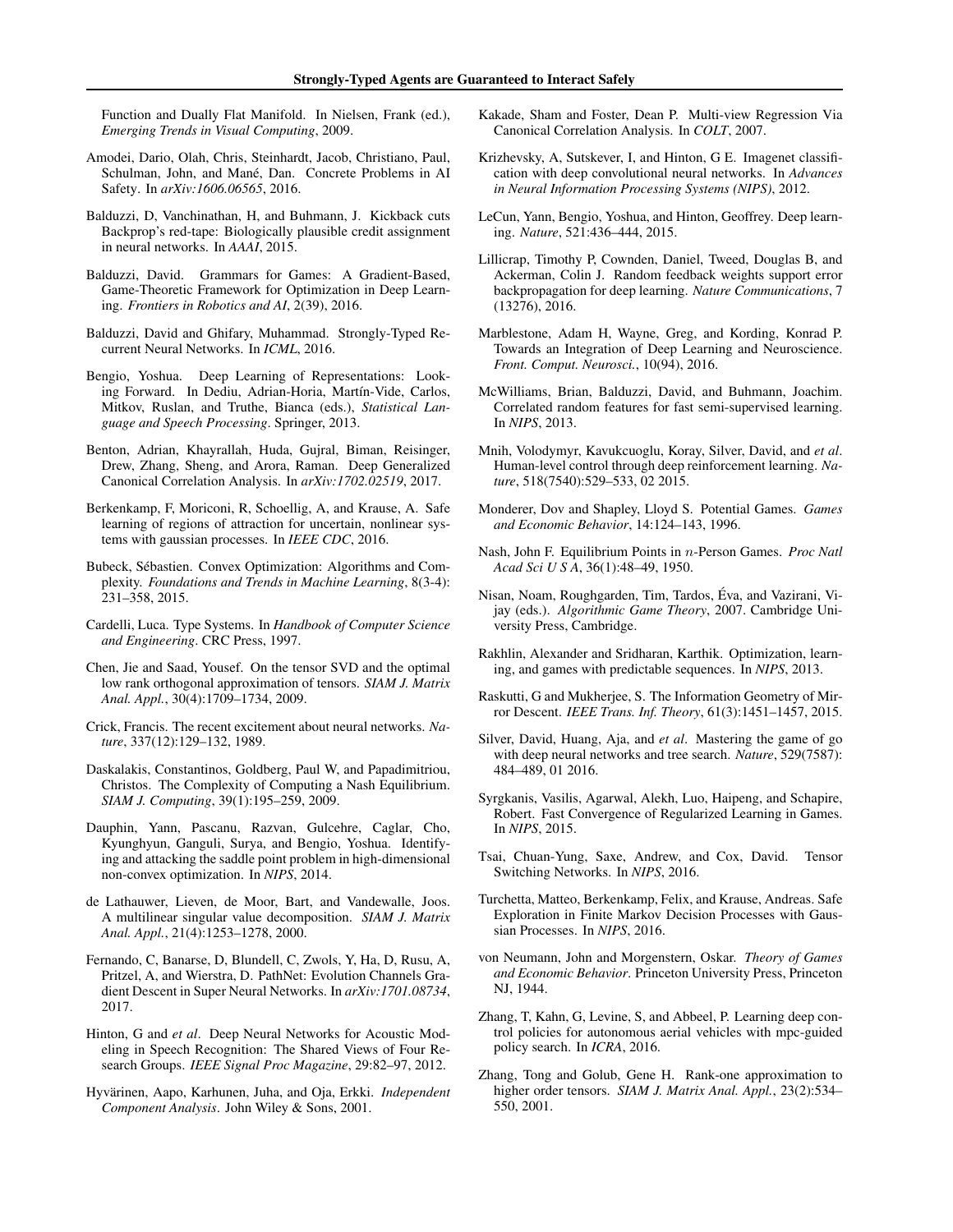# **APPENDIX**

## A1. The natural gradient is safe

The natural gradient was introduced in Amari (1998) and is widely used in machine learning.

**Theorem.** The direction of steepest descent at  $\ell(\mathbf{w}^t)$  on *Riemannian manifold* (R <sup>n</sup>, G) *is*

$$
\boldsymbol{\xi}^t \propto \mathbf{G}^{-1}(\mathbf{w}^t) \cdot \nabla \,\ell(\mathbf{w}^t).
$$

*The natural gradient is the direction*  $G^{-1}(\mathbf{w}^t) \cdot \nabla \ell(\mathbf{w}^t)$ .

*Proof.* We follow Amari (1998). The problem reduces to the constrained minimization

$$
\underset{\{\boldsymbol{\xi}:\sum G_{ij}(\mathbf{w}^t)\xi_i\xi_j=1\}}{\operatorname{argmin}}\left[\ell(\mathbf{w}^t)+\epsilon\,\nabla\,\ell(\mathbf{w}^t)^{\intercal}\boldsymbol{\xi}\right]
$$

which can be rewritten as

$$
\underset{\boldsymbol{\xi}}{\operatorname{argmin}}\left[\,\nabla\,\ell(\mathbf{w}^t)^\intercal\boldsymbol{\xi}-\lambda\boldsymbol{\xi}^\intercal\mathbf{G}(\mathbf{w}^t)\boldsymbol{\xi}\right]
$$

with solution

$$
\boldsymbol{\xi}^t \propto \mathbf{G}^{-1}(\mathbf{w}^t) \, \nabla \, \ell(\mathbf{w}^t)
$$

as required.

#### Corollary A1. *The natural gradient is safe.*

The proof is obvious. We include it to highlight the role of latent types, diagonalization and positivity.

*Proof.* We are required to show that

$$
\langle \mathbf{G}^{-1}(\mathbf{w}) \nabla \ell(\mathbf{w}), \nabla \ell(\mathbf{w}) \rangle \ge 0 \text{ for all } \mathbf{w}.
$$
 (A1)

The metric is symmetric positive definite, and so admits factorization

$$
\mathbf{G}(\mathbf{w}^t) = \mathbf{P}(\mathbf{w}) \cdot \mathbf{D}(\mathbf{w}) \cdot \mathbf{P}^\intercal(\mathbf{w})
$$

where  $P(w)$  is an orthogonal matrix and  $D(w)$  strictly positive diagonal for all w. After setting  $\nabla \ell(\mathbf{w}) :=$  $\mathbf{P}^{\mathsf{T}}(\mathbf{w}) \nabla \ell(\mathbf{w})$ , the condition in (A1) can be rewritten as

$$
\langle \mathbf{D}^{-1}(\mathbf{w}) \tilde{\nabla} \ell(\mathbf{w}), \tilde{\nabla} \ell(\mathbf{w}) \rangle \ge 0
$$

which clearly holds.

*Remark* 1 (parametric types). The columns  $\mathbf{p}_i(\mathbf{w})$  of  $\mathbf{P}(\mathbf{w})$ define a *parametric family* of latent type systems  $\tau_i(\mathbf{w}) =$  $\mathbf{p}_i(\mathbf{w}) \cdot \mathbf{p}_i^{\mathsf{T}}(\mathbf{w})$  that is parametrized by w.

## A2. Mirror descent is safe

We show that mirror descent is safe. The fact that mirror descent is well-behaved is far from new; there is an extensive literature analyzing its convergence properties (Bubeck, 2015). Our purpose is to highlight the type structures underlying convex duality and mirror descent.

The approach generalizes the analysis of Newton's method. The role played by transform that diagonalizes the Hessian in section 3.2 is taken over by the Legendre transform here.

Convex duality. The exposition closely follows Amari (2009). Consider the manifold  $M = \mathbb{R}^D$  with coordinate system  $\mathbf{w} = (w_1, \dots, w_D)$ . Let  $\psi : M \to \mathbb{R}$  be a twicedifferentiable strictly convex function. It follows that the Hessian of  $\psi$ ,

$$
g_{ij}(\mathbf{w}) = \partial_i \partial_j \psi(\mathbf{w})
$$

is a positive definite matrix for all w which defines a *Riemannian metric* on the manifold M. Concretely, the distance between infinitesimally close points w and  $w + dw$ is

$$
ds^2 = \sum_{ij} g_{ij}(\mathbf{w}) dw^i dw^j.
$$

Define the *dual* coordinate system

$$
\boldsymbol{\theta} = \nabla \psi(\mathbf{w}), \text{ i.e. } \theta_i = \frac{\partial \psi}{\partial w_i}(\mathbf{w}).
$$

Recall that the **Legendre transform** of  $\psi$ ,

$$
\psi^*(\pmb{\theta}) = \max_{\mathbf{w}} \{\mathbf{w}^\intercal \pmb{\theta} - \psi(\mathbf{w})\},
$$

satisfies the relation

$$
\psi(\mathbf{w}) + \psi^*(\boldsymbol{\theta}) - \mathbf{w}^\mathsf{T} \boldsymbol{\theta} = 0,
$$

which allows to recover the original coordinates from the dual system:

$$
\mathbf{w} = \nabla \psi^*(\boldsymbol{\theta}) \quad \text{i.e. } w_i = \frac{\partial \psi^*}{\partial \theta_i}(\boldsymbol{\theta}).
$$

Define the *dual metric*

$$
g^{ij}(\boldsymbol{\theta}) = \frac{\partial^2}{\partial \theta_i \partial \theta_j} \psi^*(\boldsymbol{\theta}).
$$

**Theorem.** *The metrics*  $g_{ij}(\mathbf{w})$  *and*  $\mathbf{g}^{ij}(\boldsymbol{\theta})$  *are inverse. That is*

$$
d\theta = G(w)dw
$$
 and  $dw = G^{-1}(\theta)d\theta$ .

*Proof.* See Amari (2009).

*Remark* 2 (parametric types)*.* Convex duality can thus be rephrased as a relationship between two parametric families of types on the tangent spaces to the manifold that is encoded in the Riemannian metric and its inverse.

 $\Box$ 

 $\Box$ 

 $\Box$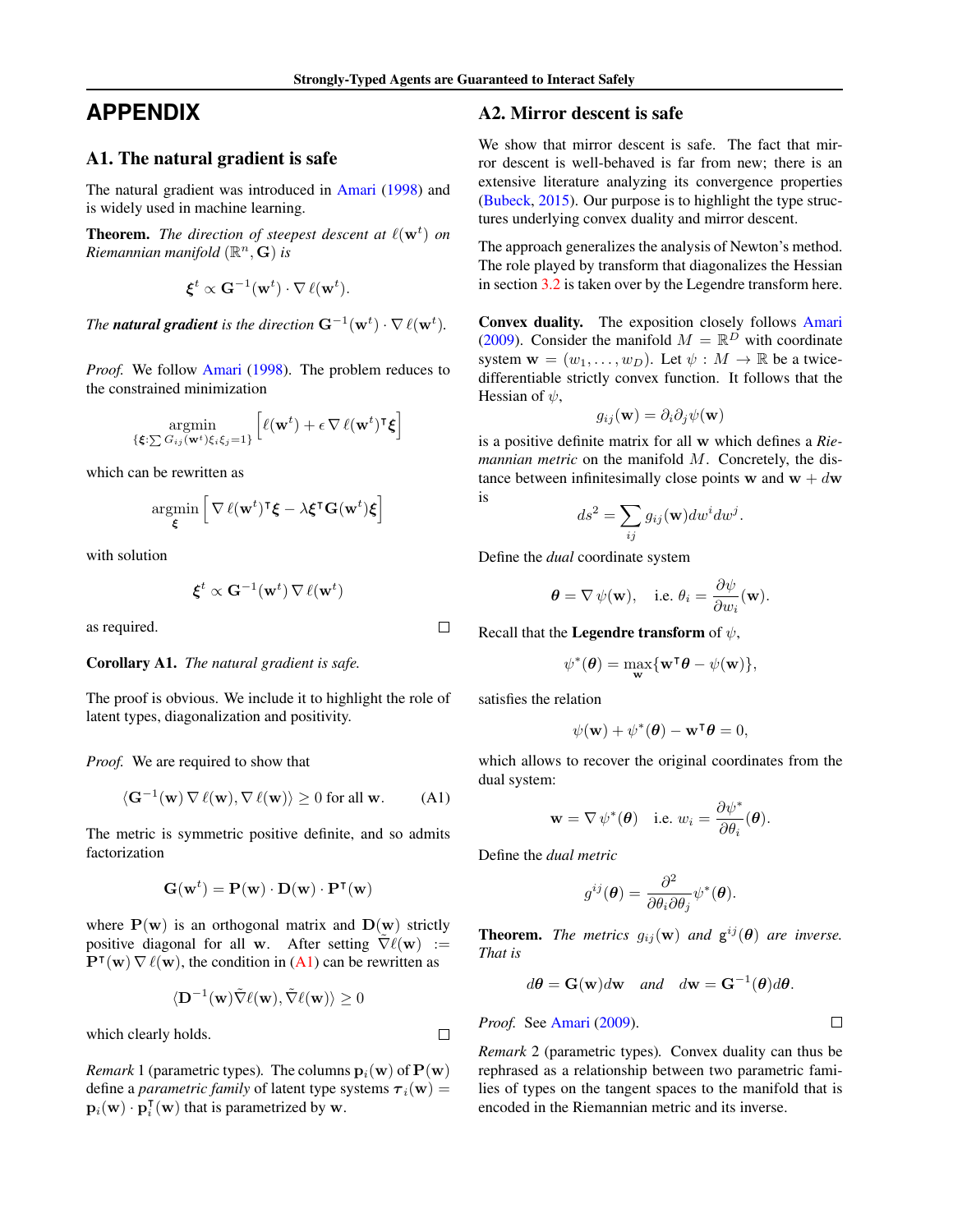Mirror descent is safe. We show that mirror descent is safe by applying convex duality following Raskutti  $\&$ Mukherjee (2015). Let  $\psi$  be a strictly convex twice differentiable function. The Bregman divergence of  $\psi$  is  $D_{\psi}(\mathbf{v}, \mathbf{w}) = \psi(\mathbf{v}) - \psi(\mathbf{w}) - \langle \nabla \psi(\mathbf{w}), \mathbf{v} - \mathbf{w} \rangle.$ 

Theorem. Given loss function  $\ell$  and strictly convex twice  $\partial f$  *differentiable*  $\psi$ *, both defined on*  $M = \mathbb{R}^D$ *, the mirror descent step*

$$
\mathbf{w}^{t+1} = \operatorname*{argmin}_{\mathbf{w}} \left\{ \mathbf{w}^{\mathsf{T}} \nabla \ell(\mathbf{w}^t) + \frac{1}{\eta^t} D_{\psi}(\mathbf{w}, \mathbf{w}^t) \right\},\,
$$

*is equivalent to the natural gradient descent step*

$$
\boldsymbol{\theta}^{t+1} = \boldsymbol{\theta}^t - \eta^t \cdot \left[\nabla^2 \psi^*(\boldsymbol{\theta}^t)\right]^{-1} \cdot \nabla \ell(\boldsymbol{\theta}^t).
$$

*in the dual coordinate system.*

*Proof.* We sketch the proof in Raskutti & Mukherjee (2015), which should be consulted for details. Computing the minimizer in mirror descent by differentiating shows that the mirror descent update is equivalent, in dual coordinates, to

$$
\boldsymbol{\theta}^{t+1} = \boldsymbol{\theta}^t - \eta^t \cdot \nabla_{\mathbf{w}} \ell(\nabla \psi^*(\boldsymbol{\theta}^t))
$$

Applying the chain rule obtains

$$
\nabla_{\mathbf{w}} \ell(\nabla \psi^*(\boldsymbol{\theta}^t)) = \left[\nabla^2 \psi^*(\boldsymbol{\theta}^t)\right]^{-1} \cdot \nabla_{\boldsymbol{\theta}} \ell(\nabla \psi^*(\boldsymbol{\theta}^t))
$$

so that mirror descent can be rewritten as

$$
\boldsymbol{\theta}^{t+1} = \boldsymbol{\theta}^t - \eta^t \cdot \left[\nabla^2 \psi^*(\boldsymbol{\theta}^t)\right]^{-1} \cdot \nabla_{\boldsymbol{\theta}} \ell(\nabla \psi^*(\boldsymbol{\theta}^t))
$$

as required.

**Corollary A2.** If  $\psi$  is twice-differentiable and strictly con*vex then mirror descent is safe.*

*Proof.* Combine corollary A1 with the equivalence of mirror descent and the natural gradient.  $\Box$ 

## A3. Direct proofs of corollaries 1 and 2

#### Direct proof of corollary 1.

*Proof.* Safety requires

$$
\langle \nabla \,\ell_n, \nabla \,\ell_m \rangle = (\mathbf{A}^{(n)}\mathbf{w} - \mathbf{b}^{(n)})^{\intercal} (\mathbf{A}^{(m)}\mathbf{w} - \mathbf{b}^{(m)}) \ge 0.
$$

Plugging in the assumptions yields

$$
\langle \nabla \ell_n, \nabla \ell_m \rangle = (\mathbf{w} - \mathbf{b})^{\mathsf{T}} \mathbf{P} \mathbf{D}^{(n)} \mathbf{D}^{(m)} \mathbf{P}^{\mathsf{T}} (\mathbf{w} - \mathbf{b}) \ge 0
$$

which is positive by inspection.

#### Direct proof of corollary 2.

*Proof.* The gradient and projected gradient are

$$
\nabla \ell_n = \mathbf{w}^{\mathsf{T}} \mathbf{A}^{(n)} + \mathbf{b}^{(n)}
$$
 and  

$$
\boldsymbol{\pi}_n(\nabla \ell_n) = \mathbf{w}^{\mathsf{T}} \mathbf{A}_{\bullet n}^{(n)} + \mathbf{b}_n^{(n)}
$$

After imposing  $\mathbf{b}^{(n)} = \mathbf{A}^{(n)}\mathbf{b}$ , safety requires that

$$
(\mathbf{w} - \mathbf{b})^{\mathsf{T}} \mathbf{A}_{\bullet m}^{(m)} \mathbf{A}_{m\bullet}^{(n)}(\mathbf{w} - \mathbf{b}) \ge 0
$$
 for all  $\mathbf{w}, m$  and n.

Applying the remaining conditions and setting  $x =$  $\mathbf{R}^\intercal \mathbf{P}^\intercal(\mathbf{w} - \mathbf{b})$  obtains

$$
\mathbf{x}^{\mathsf{T}} \mathbf{D}^{(m)} \mathbf{R}_{\bullet m}^{\mathsf{T}} \mathbf{R}_{m \bullet} \mathbf{D}^{(n)} \mathbf{x} \ge 0
$$

Since  $\mathbf{R}_{m\bullet}$  is diagonal, it follows that  $\mathbf{D}^{(m)}\mathbf{R}_{\bullet m}^{\intercal}\mathbf{R}_{m\bullet}\mathbf{D}^{(n)}$ is a product of diagonal matrices. The expression is positive since  $\mathbf{D}^{(m)}\mathbf{D}^{(n)} > 0$  by assumption.  $\Box$ 

## A4. Higher-order SVD

Any N-tensor admits a higher-order SVD (HOSVD), whereas not every tensor admits a tensor-SVD. In this section we recall the concept of HOSVD and show why simultaneous HOSVD is not sufficient to guarantee safety. The section relies heavily on notation taken from de Lathauwer et al. (2000) which the reader is encouraged to consult for details and context.

Definition A1 (matricization). *The matricization of tensor* **A** *over its*  $n^{th}$  *mode, denoted*  $\mathbf{A}_{(n)}$  *is an*  $D_n \times$  $(D_{n+1}D_{n+2}\cdots D_ND_1D_2\cdots D_{n-1})$ -matrix that contains *the element*  $\mathcal{A}[\alpha_1,\ldots,\alpha_N]$  *at the position with row number*  $\alpha_n$  *and column number* 

$$
(\alpha_{n+1}-1)D_{n+2}D_{n+3}\cdots D_ND_1\cdots D_{n-1}
$$
  
+ $(\alpha_{n+2}-1)D_{n+3}D_{n+4}\cdots D_ND_1\cdots D_{n-1}+\cdots$   
+ $(\alpha_N-1)D_1D_2\cdots D_{n-1}+(\alpha_1-1)D_2D_3\cdots D_{n-1}$   
+ $(\alpha_2-1)D_3D_4\cdots D_{n-1}+\cdots+\alpha_{n-1}$ 

Let us recall the notion of higher-order SVD (HOSVD) from de Lathauwer et al. (2000).

**Theorem.** *Every*  $(I_1, \ldots, I_N)$ *-tensor* **A** *can be written as a product*

$$
\mathbf{A} = \mathbf{S} \times_1 \mathbf{U}^1 \times_2 \mathbf{U}^2 \cdots \times_N \mathbf{U}^N
$$

*in which*

 $\Box$ 

 $\Box$ 

- *1.*  $\mathbf{U}^i$  is a unitary  $(I_i \times I_i)$  matrix
- *2. S is a*  $(I_1 \times I_2 \cdots I_N)$ *-tensor of which the subtensors*  $\mathcal{S}_{i_n=\alpha}$ , obtained by fixing the  $n^{th}$  index to  $\alpha$  have the *properties of*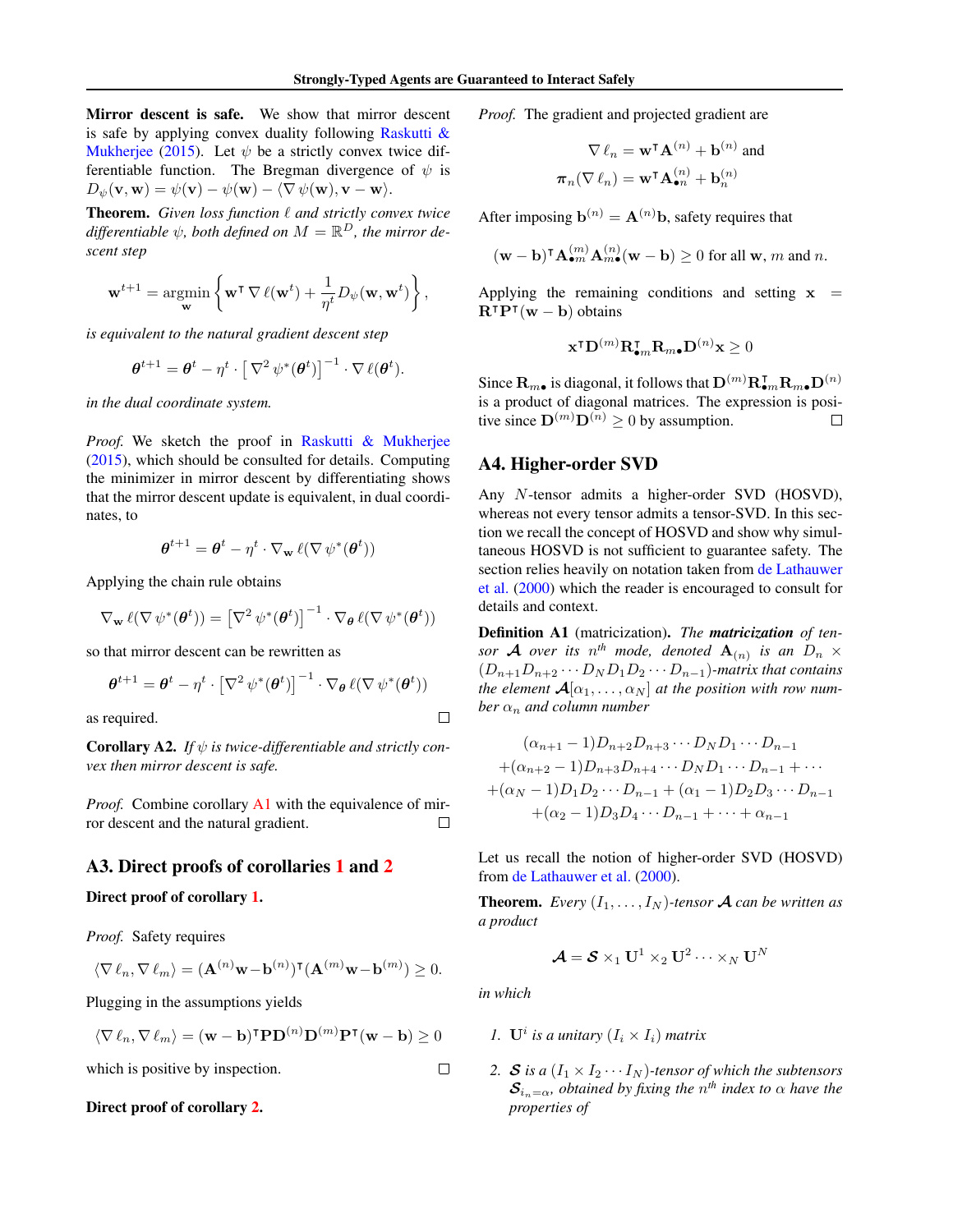*(a)* all-orthogonality: *two subtensors*  $S_{i_n=\alpha}$  *and*  $S_{i_n=\beta}$  are orthogonal for all possible values of *n*,  $\alpha$  *and*  $\beta$  *subject to*  $\alpha \neq \beta$ *:* 

$$
\langle \mathcal{S}_{i_n=\alpha}, \mathcal{S}_{i_n=\beta} \rangle = 0 \quad when \quad \alpha \neq \beta
$$

*(b)* ordering:

$$
\|\boldsymbol{\mathcal{S}}_{i_n=1}\| \geq \|\boldsymbol{\mathcal{S}}_{i_n=2}\| \geq \cdots \geq \|\boldsymbol{\mathcal{S}}_{i_n=I_n}\| \geq 0
$$

*for all possible values of* n*.*

*The Frobenius-norms*  $\|\mathcal{S}_{i_n=i}\|$ , symbolized by  $\sigma_i^{(n)}$ are *n*-mode singular values of  $A$  and the vector  $\mathbf{U}_i^{(n)}$ *is an* i *th* n*-mode singular vector.*

#### *Proof.* See de Lathauwer et al. (2000).

An important property of the HOSVD is as follows. Let  $\mathcal{A} = \mathcal{S} \times_1 \mathbf{U}^1 \times \cdots \times_N \mathbf{U}^N$  be the HOSVD of  $\mathcal{A}$ . Then the matricization is

$$
\mathbf{A}_{(n)} = \mathbf{U}^n \mathbf{\Sigma}^n (\mathbf{V}^n)^{\intercal}
$$

is an SVD of  $\mathbf{A}_{(n)}$ , where the diagonal matrix  $\sum_{n=0}^{\infty}$  $\mathbb{R}^{D_n \times D_n}$  and the columnwise orthonormal matrix  $\mathbf{V}^n \in \mathbb{R}^{D_n \times D_n}$  $\mathbb{R}^{D_{n+1}D_{n+2}\cdots D_N D_1 D_2\cdots D_{n-1}\times D_n}$  are defined as

$$
\mathbf{\Sigma}^n := \text{diag}(\sigma_1^n, \dots, \sigma_{D_n}^n),
$$
  

$$
(\mathbf{V}^n)^{\intercal} := \tilde{\mathbf{S}}_{(n)} (\mathbf{U}^{n+1} \otimes \cdots \mathbf{U}^N \otimes \mathbf{U}^1 \otimes \cdots \mathbf{U}^{n-1})^{\intercal}
$$

where  $\tilde{\mathbf{S}}^n$  is a normalized version of the matricization  $\mathbf{S}_{(n)}$ of  $\mathcal{S}$ , with rows rescaled to unit-length:  $\mathbf{S}_{(n)} = \boldsymbol{\Sigma}^n \cdot \tilde{\mathbf{S}}^n$ .

#### A4.1. Discussion of safety and HOSVD

To somewhat reduce the proliferation of subscripts and superscripts, we work with two tensors denoted  $A$  and  $B$ , which stand in for the tensors of two players  $\mathcal{A}^{(m)}$  and  $\mathcal{A}^{(n)}$  in an N-player game.

**Lemma A1.** Let  $\mathcal{A}[\mathbf{w}_{\hat{n}}]$  be the  $D_n$ -vector

$$
\mathcal{A}[\mathbf{w}_{\hat{n}}] := \mathcal{A} \times_1 \mathbf{w}_1 \times \cdots \times_{n-1} \mathbf{w}_{n-1} \times_{n+1} \mathbf{w}_{n+1} \times \cdots \times_N \mathbf{w}_N
$$

*where note the term*  $w_n$  *is omitted from the expression, and similarly for* B*. Then*

$$
\langle \pi_n \, \nabla \, \ell_{\mathcal{A}}, \nabla \, \ell_{\mathcal{B}} \rangle = \mathcal{A}[w_{\hat{n}}]^{\intercal} \cdot \mathcal{B}[w_{\hat{n}}]
$$

*Proof.* Direct computation.

**Lemma** A2. Let  $vec(\mathbf{w}_{\hat{n}})$  denote the  $(D_1D_2\cdots D_{n-1}D_{n+1}\cdots D_n)$ -vector given by

$$
\text{vec}(\mathbf{w}_{\hat{n}}) = \text{vec}(\mathbf{w}_1 \otimes \cdots \otimes \mathbf{w}_{n-1} \otimes \mathbf{w}_{n+1} \otimes \cdots \otimes \mathbf{w}_N)
$$

and suppose that the matricization has SVD  $A_{(n)} =$  $\mathbf{U}^n \Sigma^n (\mathbf{V}^n)^\intercal$ . Then  $\mathcal{A}[\mathbf{w}_{\hat{n}}]$  is the  $D_n$ -vector

$$
\mathcal{A}[\mathbf{w}_{\hat{n}}] = \mathbf{U}^n \mathbf{\Sigma}^n (\mathbf{V}^n)^{\intercal} \text{ vec}(\mathbf{w}_{\hat{n}}).
$$

*Proof.* Direct computation.

Lemma A3.

$$
\langle \pi_n \nabla \ell_{\mathcal{A}}, \nabla \ell_{\mathcal{B}} \rangle
$$
  
= vec( $\mathbf{w}_{\hat{n}}$ )<sup>T</sup> $\mathbf{V}_{\mathcal{A}}^{(n)} \Sigma_{\mathcal{A}}^n \Sigma_{\mathcal{B}}^n (\mathbf{V}_{\mathcal{B}}^n)^{\mathsf{T}}$  vec( $\mathbf{w}_{\hat{n}}$ ).

*Proof.* By the above working,

$$
\langle \pi_n \nabla \ell_{\mathcal{A}}, \nabla \ell_{\mathcal{B}} \rangle
$$
  
= vec( $\mathbf{w}_{\hat{n}}$ )<sup>T</sup> $\mathbf{V}_{\mathcal{A}}^{(n)} \Sigma_{\mathcal{A}}^n (\mathbf{U}_{\mathcal{A}}^n)^{\mathsf{T}} \mathbf{U}_{\mathcal{B}}^n \Sigma_{\mathcal{B}}^n (\mathbf{V}_{\mathcal{B}}^n)^{\mathsf{T}}$ vec( $\mathbf{w}_{\hat{n}}$ ).

Recall that

$$
(\mathbf{V}^n)^\intercal := \widetilde{\mathbf{S}}_{(n)} \left( \mathbf{U}^{n+1} \otimes \cdots \mathbf{U}^N \otimes \mathbf{U}^1 \otimes \cdots \mathbf{U}^{n-1} \right)^\intercal
$$

so that

 $\Box$ 

 $\Box$ 

$$
\boldsymbol{\Sigma}^n(\mathbf{V}^n)^\intercal = \mathbf{S}_{(n)}\left(\mathbf{U}^{n+1} \otimes \cdots \mathbf{U}^N \otimes \mathbf{U}^1 \otimes \cdots \mathbf{U}^{n-1}\right)^\intercal
$$

which we shorten to

$$
\boldsymbol{\Sigma}^n(\mathbf{V}^n)^\intercal = \mathbf{S}_{(n)}\left(\tilde{\mathbf{U}}^{\hat{n}}\right)^\intercal
$$

It follows that  $\langle \pi_n \nabla \ell_A, \nabla \ell_B \rangle$  equals

$$
\text{vec}(\mathbf{w}_{\hat{n}})^{\intercal}\tilde{\mathbf{U}}_{\mathcal{A}}^{\hat{n}}\mathbf{S}_{(n)}^{\intercal}\mathbf{T}_{(n)}(\mathbf{U}_{\mathcal{B}}^{\hat{n}})^{\intercal}\text{vec}(\mathbf{w}_{\hat{n}}).
$$

and the result follows.

We are finally in a position to explain why simultaneous HOSVD is insufficient to guarantee safety. That is, we are in a position to explain why

$$
\mathcal{A} = \mathcal{S} \times_1 \mathbf{U}^1 \times_2 \mathbf{U}^2 \cdots \times_N \mathbf{U}^N
$$

$$
\mathcal{B} = \mathcal{T} \times_1 \mathbf{U}^1 \times_2 \mathbf{U}^2 \cdots \times_N \mathbf{U}^N
$$

does not guarantee  $\langle \pi_1(\nabla \ell_A), \nabla \ell_B \rangle \geq 0$ . Our strategy for guaranteeing safety hinges on simultaneous diagonalization. However, HOSVD does not guarantee that the core  $S$  is diagonal. Instead, it introduces the condition of simultaneous orthogonality on subtensors of  $S$ .

Unfortunately, there is nothing to guarantee that the cores  $\mathcal S$  and  $\mathcal T$  of two different tensors are "simultaneously allorthogonal" across the two tensors. In other words, there is nothing to guarantee that the product of their matricizations

$$
\mathbf{S}_{(n)}^\intercal \mathbf{T}_{(n)}
$$

is diagonal in general. A specific setting where this holds is when the two tensors  $A$  and  $B$  admits a simultaneous tensor-SVD. It is an open question whether the condition can be guaranteed in a naturally-occurring more general setting.

 $\Box$ 

 $\Box$